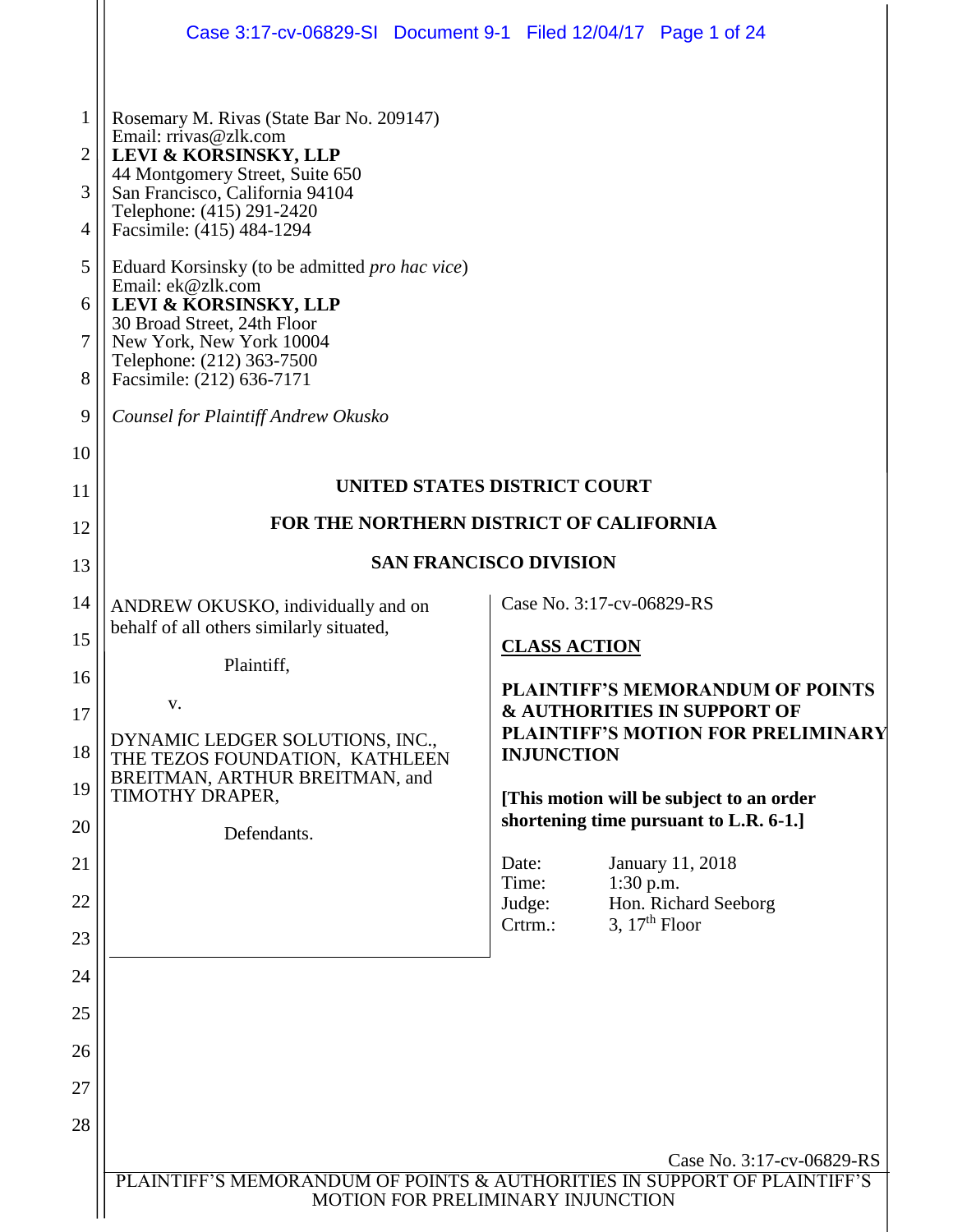|                |     | Case 3:17-cv-06829-SI Document 9-1 Filed 12/04/17 Page 2 of 24                                                                             |
|----------------|-----|--------------------------------------------------------------------------------------------------------------------------------------------|
| 1              |     | <b>TABLE OF CONTENTS</b>                                                                                                                   |
| $\overline{2}$ |     | Page                                                                                                                                       |
| 3              |     |                                                                                                                                            |
| 4              |     |                                                                                                                                            |
| 5              |     |                                                                                                                                            |
| 6              |     |                                                                                                                                            |
| 7              | I.  |                                                                                                                                            |
| 8              | Π.  | PLAINTIFF IS LIKELY TO SUCCEED ON THE MERITS OF HIS CLAIMS  4                                                                              |
| 9              |     | A.                                                                                                                                         |
| 10             |     | No Registration Statement Was in Effect for the Tezos Tokens Defendants<br><b>B.</b>                                                       |
| 11             |     | $C_{\cdot}$                                                                                                                                |
| 12             |     | 1.                                                                                                                                         |
| 13             |     | Tezos ICO Participants Invested in a Common Enterprise  12<br>2.                                                                           |
| 14             |     | 3.<br>Tezos ICO Participants Invested with the Expectation of Profits                                                                      |
| 15             |     |                                                                                                                                            |
| 16             |     | Interstate Means Were Used to Offer and Sell the Tezos Tokens 15<br>D.                                                                     |
| 17             | Ш.  | PLAINTIFF AND THE CLASS ARE THREATENED WITH IRREPARABLE<br>HARM.                                                                           |
| 18             | IV. | THE BALANCE OF THE EQUITIES FAVORS PLAINTIFF  17                                                                                           |
| 19             | V.  | THE PUBLIC INTEREST WILL BE SERVED BY AN INJUNCTION  17                                                                                    |
| 20             |     |                                                                                                                                            |
| 21             |     |                                                                                                                                            |
| 22             |     |                                                                                                                                            |
| 23             |     |                                                                                                                                            |
| 24             |     |                                                                                                                                            |
| 25             |     |                                                                                                                                            |
| 26             |     |                                                                                                                                            |
| 27             |     |                                                                                                                                            |
| 28             |     |                                                                                                                                            |
|                |     | Case No. 3:17-cv-06829-RS<br>PLAINTIFF'S MEMORANDUM OF POINTS & AUTHORITIES IN SUPPORT OF PLAINTIFF'S<br>MOTION FOR PRELIMINARY INJUNCTION |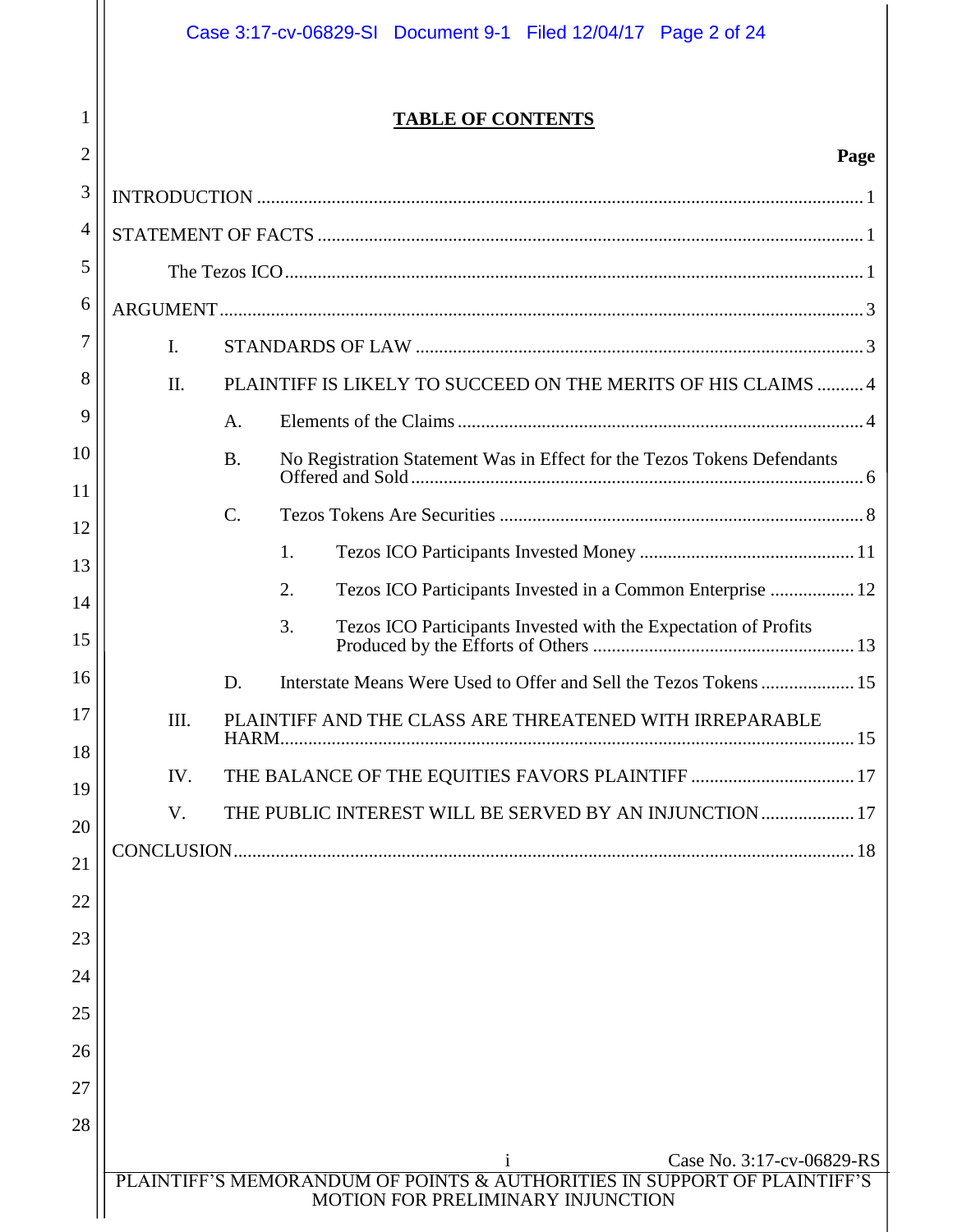|          | Case 3:17-cv-06829-SI Document 9-1 Filed 12/04/17 Page 3 of 24                                                                                                         |
|----------|------------------------------------------------------------------------------------------------------------------------------------------------------------------------|
| 1<br>2   | <b>TABLE OF AUTHORITIES</b><br>Page(s)                                                                                                                                 |
| 3        | <b>Cases</b>                                                                                                                                                           |
| 4        | Akbar v. Bangash,                                                                                                                                                      |
| 5        |                                                                                                                                                                        |
| 6        | Alliance for the Wild Rockies v. Cottrell,                                                                                                                             |
| 7<br>8   | Conn. Gen. Life Ins. Co. v. New Images of Beverly Hills,                                                                                                               |
| 9        | Datatech Enters. LLC v. FF Magnat Ltd.,<br>No. 12-cv-4500, 2012 U.S. Dist. LEXIS 131711 (N.D. Cal. Sept. 14, 2012)  4, 16, 18                                          |
| 10<br>11 | El Khadem v. Equity Securities Corp.,                                                                                                                                  |
| 12       | FTC v. Affordable Media, LLC,                                                                                                                                          |
| 13<br>14 | FTC v. H.N. Singer, Inc.,                                                                                                                                              |
| 15       | Hector v. Wiens,                                                                                                                                                       |
| 16<br>17 | Hollinger v. Titan Capital Corp.,                                                                                                                                      |
| 18       | Howard v. Everex Sys.,                                                                                                                                                 |
| 19<br>20 | Hudson v. Sherwood Securities Corp.,                                                                                                                                   |
| 21       | In re Focus Media Inc.,                                                                                                                                                |
| 22<br>23 | Innovation Ventures, LLC v. Pittsburgh Wholesale Grocers, Inc.,                                                                                                        |
| 24       | Johnson v. Couturier,                                                                                                                                                  |
| 25       | Kremen v. Cohen,<br>No. 5:11-cv-5411, 2011 U.S. Dist. LEXIS 141273 (N.D. Cal. Dec. 7, 2011) 17                                                                         |
| 26<br>27 | Lewis v. Walston & Co.,                                                                                                                                                |
| 28       |                                                                                                                                                                        |
|          | $\overline{\textbf{ii}}$<br>Case No. 3:17-cv-06829-RS<br>PLAINTIFF'S MEMORANDUM OF POINTS & AUTHORITIES IN SUPPORT OF PLAINTIFF'S<br>MOTION FOR PRELIMINARY INJUNCTION |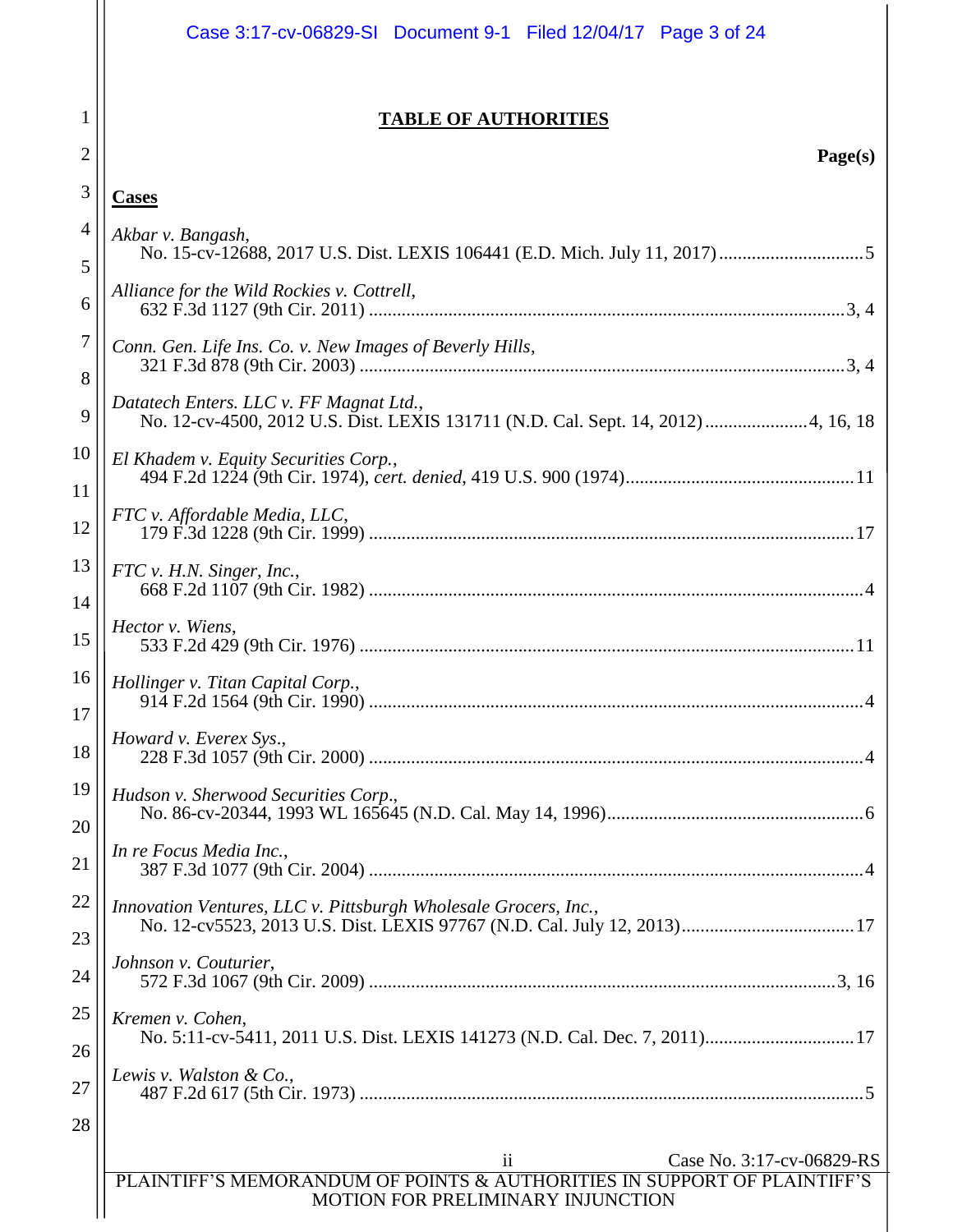|                   | Case 3:17-cv-06829-SI Document 9-1 Filed 12/04/17 Page 4 of 24                                                                                    |
|-------------------|---------------------------------------------------------------------------------------------------------------------------------------------------|
| $\mathbf{1}$<br>2 | Omnicare, Inc. v. Laborers Dist. Council Const. Indus. Pension Fund,                                                                              |
| 3                 | Pinter v. Dahl,                                                                                                                                   |
| 4<br>5            | Reebok Int'l Ltd. v. Marnatech Enters., Inc.,                                                                                                     |
| 6                 | Salameh v. Tarsadia Hotel,                                                                                                                        |
| $\tau$            | SEC v. Abacus Int'l Holding Corp.,                                                                                                                |
| 8<br>9            | SEC v. Alliance Leasing Corp.,                                                                                                                    |
| 10                | SEC v. Bar Works Capital, LLC,                                                                                                                    |
| 11<br>12          | SEC v. Edwards,                                                                                                                                   |
| 13                | SEC v. Eurobond Exch.,                                                                                                                            |
| 14<br>15          | SEC v. Glenn W. Turner Enters., Inc.,                                                                                                             |
| 16                | SEC v. Goldfield Deep Mines Co.,                                                                                                                  |
| 17<br>18          | SEC v. Joiner Corp.,                                                                                                                              |
| 19                | SEC v. Murphy,                                                                                                                                    |
| 20<br>21          | SEC v. Phan,                                                                                                                                      |
| 22                | SEC v. Ralston Purina Co.,                                                                                                                        |
| 23<br>24          | SEC v. Rubera,                                                                                                                                    |
| 25                | SEC v. Shavers,                                                                                                                                   |
| 26<br>27          | SEC v. Sierra Brokerage Servs., Inc.,                                                                                                             |
| 28                |                                                                                                                                                   |
|                   | iii<br>Case No. 3:17-cv-06829-RS<br>PLAINTIFF'S MEMORANDUM OF POINTS & AUTHORITIES IN SUPPORT OF PLAINTIFF'S<br>MOTION FOR PRELIMINARY INJUNCTION |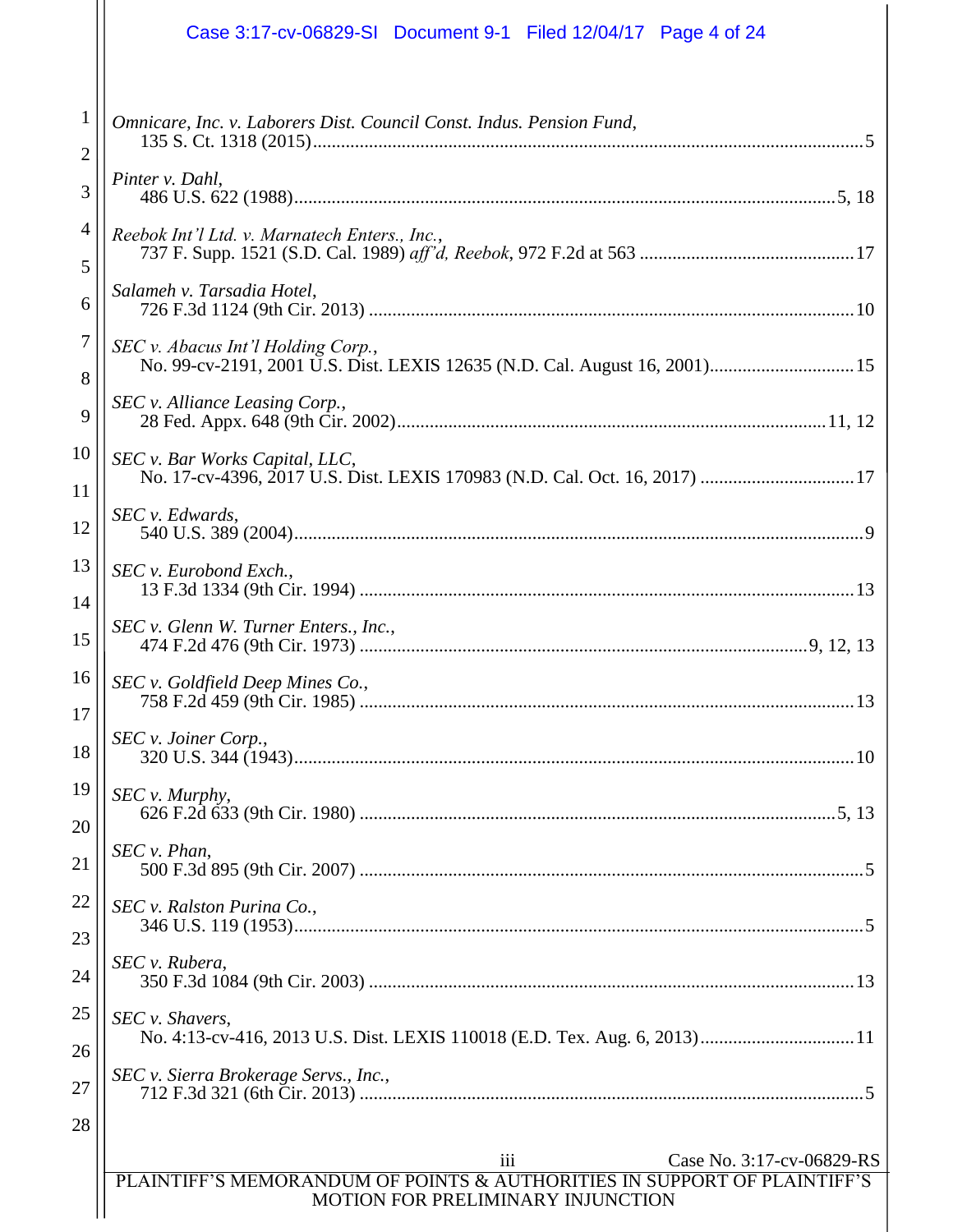|                                | Case 3:17-cv-06829-SI Document 9-1 Filed 12/04/17 Page 5 of 24                                                     |  |
|--------------------------------|--------------------------------------------------------------------------------------------------------------------|--|
| $\mathbf{1}$<br>$\overline{2}$ | $SEC$ v. U.S. Reservation Bank & Tr.,                                                                              |  |
| 3                              | SEC v. W.J. However Co.                                                                                            |  |
| 4                              | Tcherepnin v. Knight,                                                                                              |  |
| 5<br>6                         | U.S. Philips Corp. v. KBC Bank N.V.,                                                                               |  |
| 7                              | United Housing Found., Inc. v. Forman,                                                                             |  |
| 8                              | Uselton v. Comm. Lovelace Motor Freight, Inc.,                                                                     |  |
| 9                              |                                                                                                                    |  |
| 10<br>11                       | Warfield v. Alaniz,                                                                                                |  |
| 12                             | Winter v. Natural Res. Def. Council,                                                                               |  |
| 13<br>14                       | Wolf v. Banco Nacional De Mexico,<br>549 F. Supp. 841 (N.D. Cal. 1982), rev'd on other grounds, 739 F.2d 1458 (9th |  |
| 15                             | <b>Statutes</b>                                                                                                    |  |
| 16                             |                                                                                                                    |  |
| 17                             |                                                                                                                    |  |
| 18                             |                                                                                                                    |  |
| 19                             |                                                                                                                    |  |
| 20                             | <b>Rules</b>                                                                                                       |  |
| 21                             |                                                                                                                    |  |
| 22                             |                                                                                                                    |  |
| 23                             |                                                                                                                    |  |
| 24                             |                                                                                                                    |  |
| 25                             |                                                                                                                    |  |
| 26                             |                                                                                                                    |  |
| 27                             |                                                                                                                    |  |
| 28                             |                                                                                                                    |  |
|                                |                                                                                                                    |  |
|                                | iv<br>Case No. 3:17-cv-06829-RS<br>PLAINTIFF'S MEMORANDUM OF POINTS & AUTHORITIES IN SUPPORT OF PLAINTIFF'S        |  |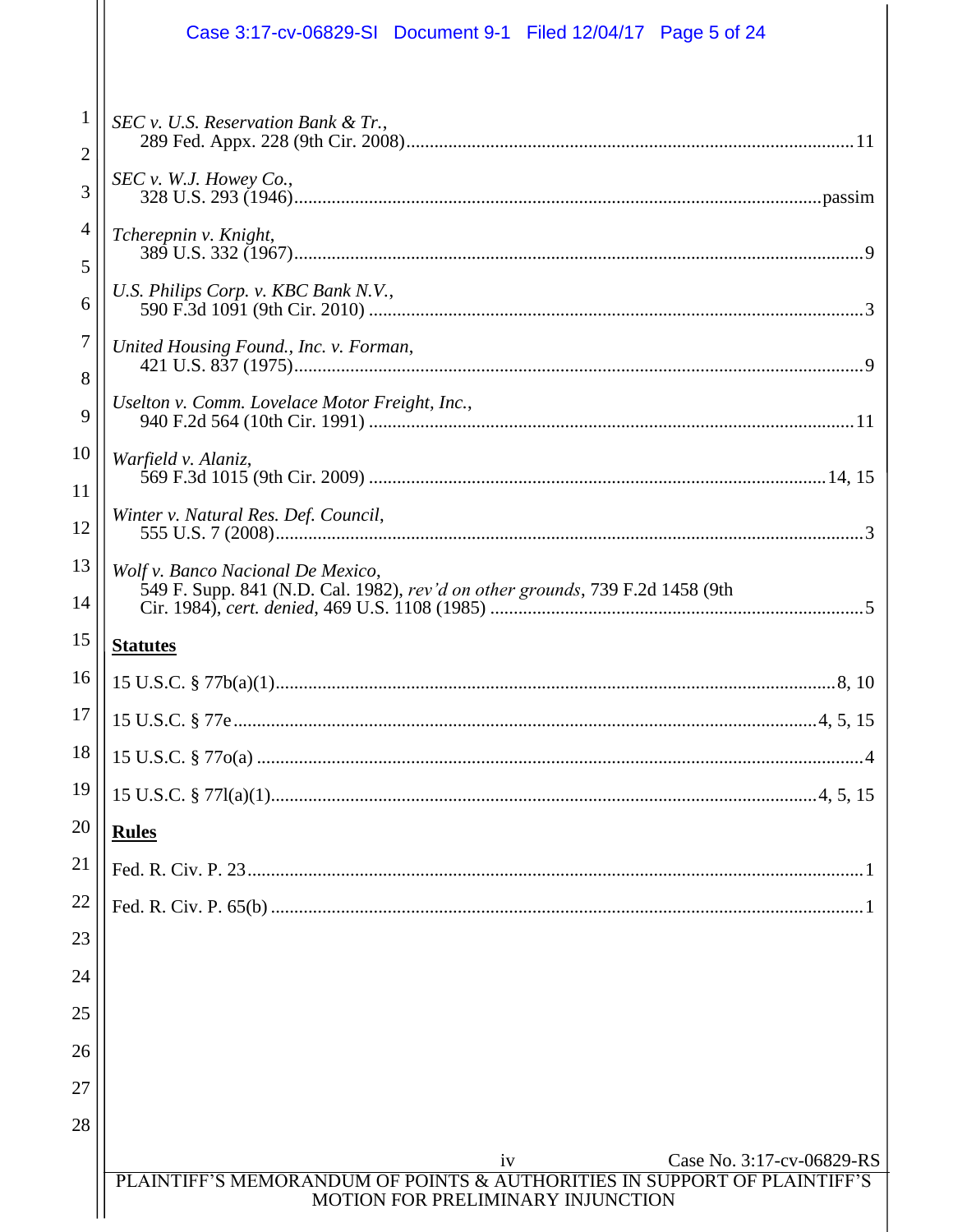<span id="page-5-0"></span>1

#### **INTRODUCTION**

2 3 4 5 6 7 8 9 10 11 12 13 14 15 16 17 18 19 20 21 22 Plaintiff Andrew Okusko ("Plaintiff"), who has brought the present action as a class action pursuant to Fed. R. Civ. P. 23 on behalf of himself and the other public investors in the Tezos initial coin offering (the "Class") that took place July 1, 2017 through July 14, 2017 (the "Tezos ICO"), respectfully submits this memorandum of points and authorities in support of his motion, pursuant to Fed. R. Civ. P. 65(b), requesting that the Court issue an order preliminarily enjoining Defendants Dynamic Ledger Solutions, Inc. ("DLS"), the Tezos Foundation, Kathleen Breitman ("K. Breitman"), Arthur Breitman ("A. Breitman," and together with K. Breitman, the "Breitman Defendants," and collectively with DLS, the Tezos Foundation, and K. Breitman, "Defendants"), from transferring or dissipating assets raised in connection with the Tezos ICO, including, but not limited to, Bitcoin ("BTC"), Ether ("ETH"), and any other assets that Defendants have since purchased with funds invested in the Tezos ICO. Such assets rightfully belong to Plaintiff and the Class and thus Plaintiff seeks an order (i) preliminarily enjoining the Breitman Defendants from requesting or receiving funds from the investments collected during the Tezos ICO for the payment of legal fees involving this and related actions alleging Defendants unlawfully offered and sold unregistered securities during the Tezos ICO; (ii) preliminarily enjoining Defendants from making further transfers or dissipations of the investments collected during the Tezos ICO, or using such funds in any further purchases or transactions; (iii) requiring an accounting of the remaining funds and assets invested by Plaintiff and the Class; (iv) freezing Defendants' accounts holding the funds invested during the Tezos ICO; and (v) imposing a constructive trust over the funds and assets rightfully belonging to Plaintiff and the Class, pending a determination by the Court on whether Tezos ICO investors are entitled to rescission of their BTC and ETH investments due to Defendants' violations of the federal securities laws.

#### **STATEMENT OF FACTS**

#### <span id="page-5-2"></span>24 **The Tezos ICO**

<span id="page-5-1"></span>23

25 26 27 28 Case No. 3:17-cv-06829-RS PLAINTIFF'S MEMORANDUM OF POINTS & AUTHORITIES IN SUPPORT OF PLAINTIFF'S In 2014, two papers were published online by "L.M Goodman" discussing the Tezos blockchain concept. *Tezos and Tezos Foundation Overview document* (hereinafter "Tezos Overview"), at pg. 7, attached as Exhibit 1 to the Declaration of Rosemary Rivas in Support of Plaintiff's Motion for Preliminary Injunction ("Rivas Dec.") filed herewith. In January 2015, Zooko Wilcox O'Hearn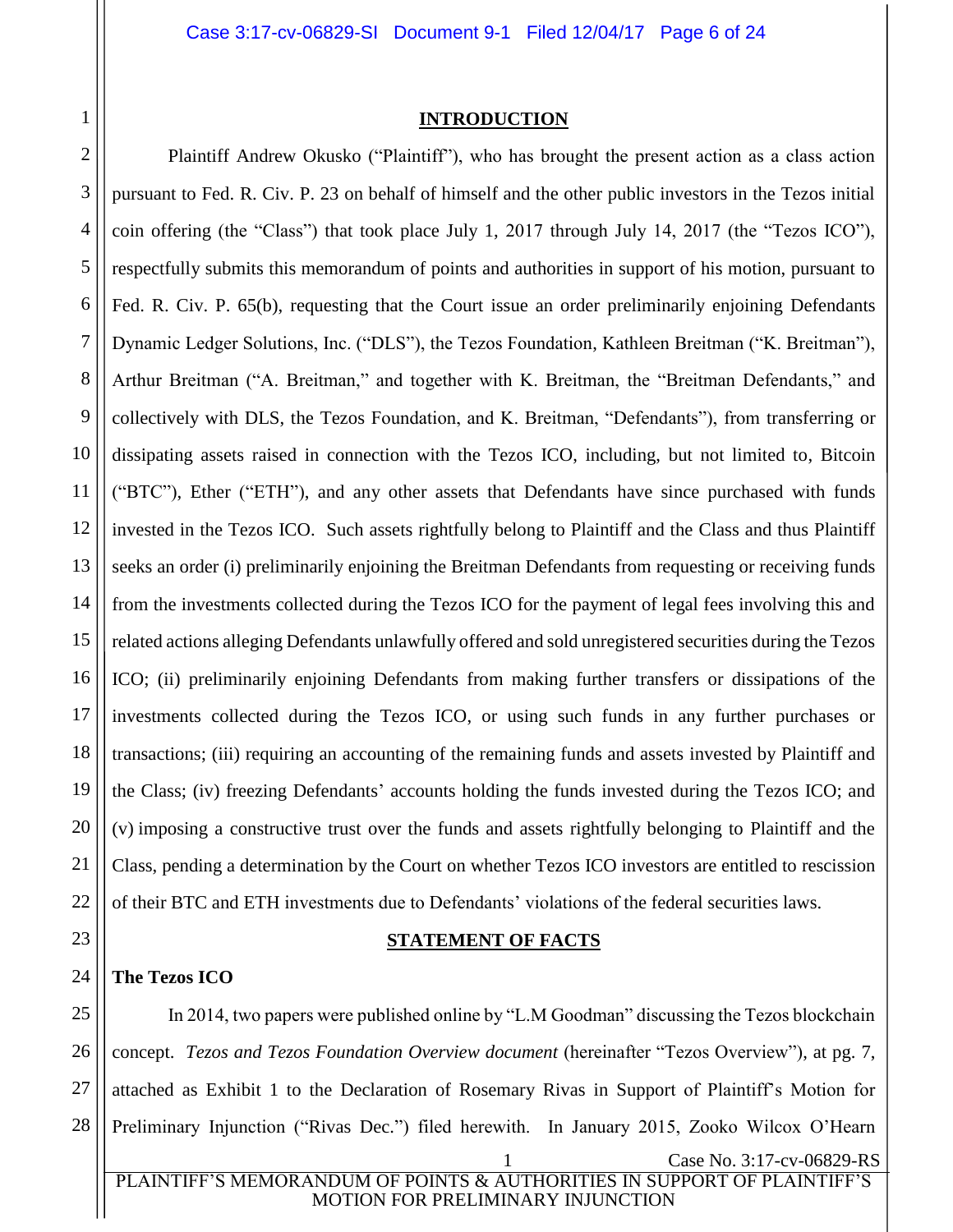2 3 ("Zooko") became Tezos' first advisor. *Id*. In mid-2016, Defendant DLS was founded by the Breitman Defendants and from September 2016 through March 2017, Defendant DLS raised investments from various hedge funds, individuals, and at least one venture capital firm. *Id*. at pgs. 7, 13.

16 In late 2016 through early 2017, the Breitman Defendants formulated a plan to conduct an initial coin offering to raise capital for the blockchain network they wanted to establish. *See* Anna Irrera, *et al*., *Special Report: Backroom battle imperils \$230 million cryptocurrency venture*, Thomson Reuters (Oct. 18, 2017), https://www.reuters.com/article/us-bitcoin-funding-tezos-specialreport/special-reportbackroom-battle-imperils-230-million-cryptocurrency-venture-idUSKBN1CN35K (hereinafter the "Reuters Tezos Special Report"), excerpts attached to Rivas Dec., Ex. 5 at pgs. 61-62. The plan involved the creation of Defendant Tezos Foundation, and a scheme under which Defendant Tezos Foundation would conduct a "fundraiser," under which the public could make "donations." *Id*. Depending on the amount "donated," Defendant Tezos Foundation would "recommend" that, when the Tezos blockchain is created, "contributors" should receive XTZ that would correlate to the amount "donated." *See Tezos Overview*, Rivas Dec., Ex. 1 at pgs. 12-17. In early May 2017, it was announced that Defendant Draper, through his firm Draper Associates, would be participating in the Tezos ICO and investing \$1.5 million in Defendant DLS and gaining a minority interest as a result. *Reuters Tezos Special Report*, Rivas Dec., Ex. 5 at pgs. 62-63. Shortly after this investment, the Tezos ICO launched, and ran from July 1, 2017 through July 14, 2017. *See Tezos Contribution and XTZ Allocation Terms and Explanatory Notes* (hereinafter "Tezos Contribution Terms"), Rivas Dec., Ex. 2 at pg. 29.

20 21 22 23 24 25 26 27 The Tezos ICO involved the offer of XTZ in exchange for Bitcoin ("BTC") or Ether ("ETH"). *Fundraiser FAQ*, Rivas Dec., Ex. 3. The purported "fundraiser" stated that "a contribution of one bitcoin will lead to a recommended allocation of five-thousand tezzies (5,000 XTZ) . . . ." *Id*. at pg. 38. In other words, this was an offer of 5,000 XTZ for one BTC (worth approximately \$2,500 at the time of the Tezos ICO), or the equivalent in ETH. *Id*. Further, this offer scaled proportionately, so, for example, in return for .2 BTC, investors would receive 1,000 XTZs. *Tezos Contribution Terms*, Rivas Dec., Ex., 2 at pgs. 30-35. However, as explained in the *Fundraiser FAQ*, "[t]he minimum contribution [was] 0.1 BTC or its equivalent in other means." Rivas Dec., Ex. 3, at pg. 38.

28

1

4

5

6

7

8

9

10

11

12

13

14

15

17

18

19

According to the Tezos website, the Tezos ICO collected 65,703 BTC and 361,122 ETH from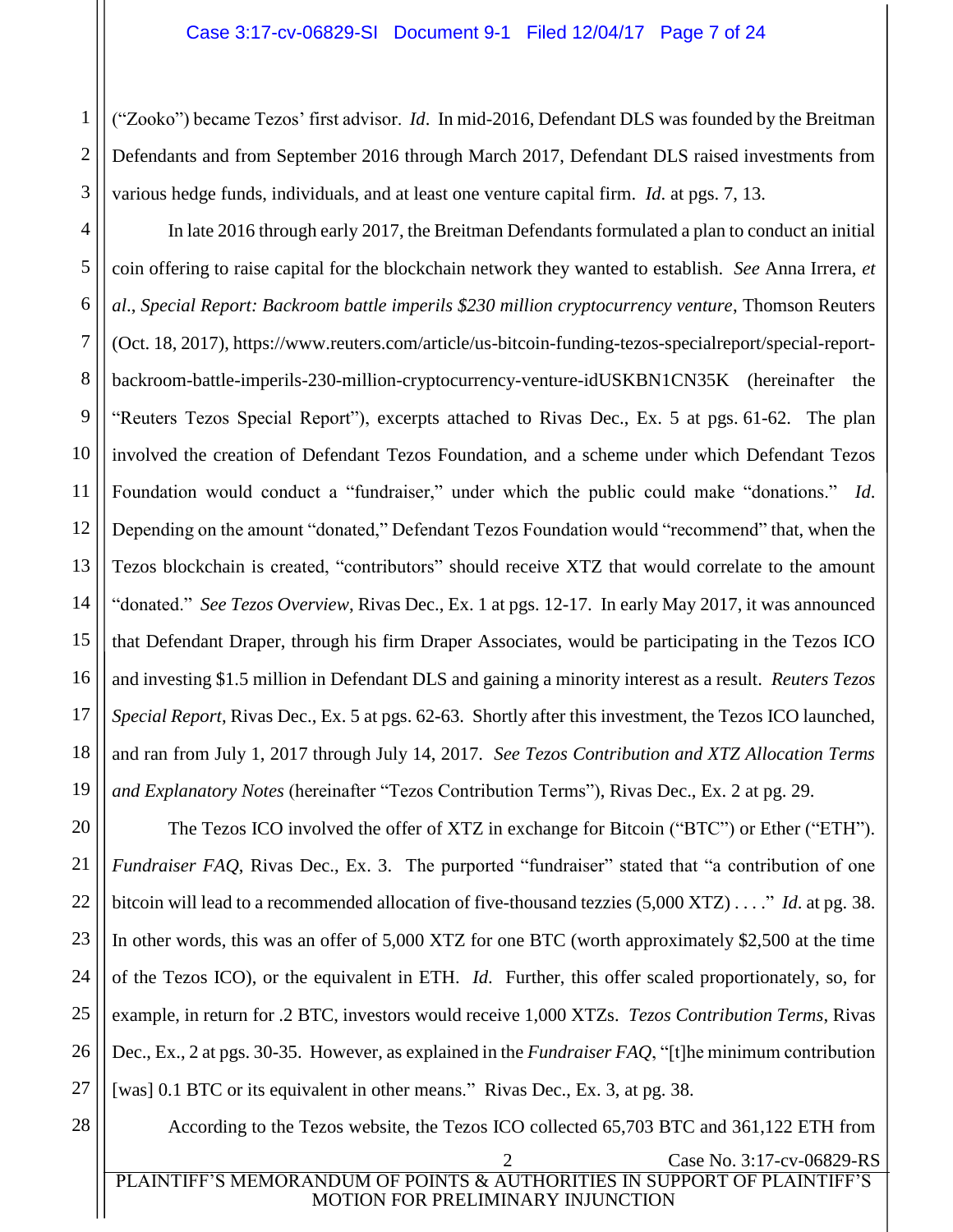1 2 investors during the period between July 1, 2017 and July 14, 2017. *See* screenshot of Tezos website taken November 25, 2017, Rivas Dec., Ex. 6. After the Tezos ICO closed, it announced that it received approximately \$232 million based on the value of the BTC and ETH Plaintiff and the Class invested. Stan Higgins, *\$232 Million: Tezos Blockchain Project Finishes Record-Setting Token Sale*, Coindesk (July 13, 2017), https://www.coindesk.com/232-million-tezos-blockchain-record-setting-token-sale/, Rivas Dec., Ex. 12. According to the *Fundraiser FAQ*, the Tezos development team estimated that the completion time for the Tezos network was four months and that "[t]he Tezos Foundation [would] not be able to allocate tokens until the network launches." Rivas Dec., Ex. 3 at pg. 40. To date, the Tezos network, or "blockchain," has not launched, and consequently, no investors have received the promised XTZ. Rivas Dec., ¶ 21. To date, no registration statement has been filed in connection with the Tezos ICO. *Id*. at ¶ 22.

#### **ARGUMENT**

#### <span id="page-7-1"></span><span id="page-7-0"></span>**I. STANDARDS OF LAW**

The purpose of a preliminary injunction is to preserve the status quo and the rights of the parties until a final judgment on the merits can be rendered. *See U.S. Philips Corp. v. KBC Bank N.V.*, 590 F.3d 1091, 1094 (9th Cir. 2010).

"A plaintiff seeking a preliminary injunction must establish that he is likely to succeed on the merits, that he is likely to suffer irreparable harm in the absence of preliminary relief, that the balance of equities tips in her favor, and that an injunction is in the public interest." *Winter v. Natural Res. Def. Council*, 555 U.S. 7, 20 (2008). If a plaintiff shows a "likelihood of irreparable injury and that the injunction is in the public interest," a "preliminary injunction is appropriate when a plaintiff demonstrates that serious questions going to the merits were raised and the balance of hardships tips sharply in the plaintiff's favor." *Alliance for the Wild Rockies v. Cottrell*, 632 F.3d 1127, 1134-35 (9th Cir. 2011).

3 Case No. 3:17-cv-06829-RS "A party seeking an asset freeze must show a likelihood of dissipation of the claimed assets, or other inability to recover monetary damages, if relief is not granted." *Johnson v. Couturier*, 572 F.3d 1067, 1085 (9th Cir. 2009) (citing *Conn. Gen. Life Ins. Co. v. New Images of Beverly Hills*, 321 F.3d 878, 881 (9th Cir. 2003)); *see also Datatech Enters. LLC v. FF Magnat Ltd.*, No. 12-cv-4500, 2012 U.S.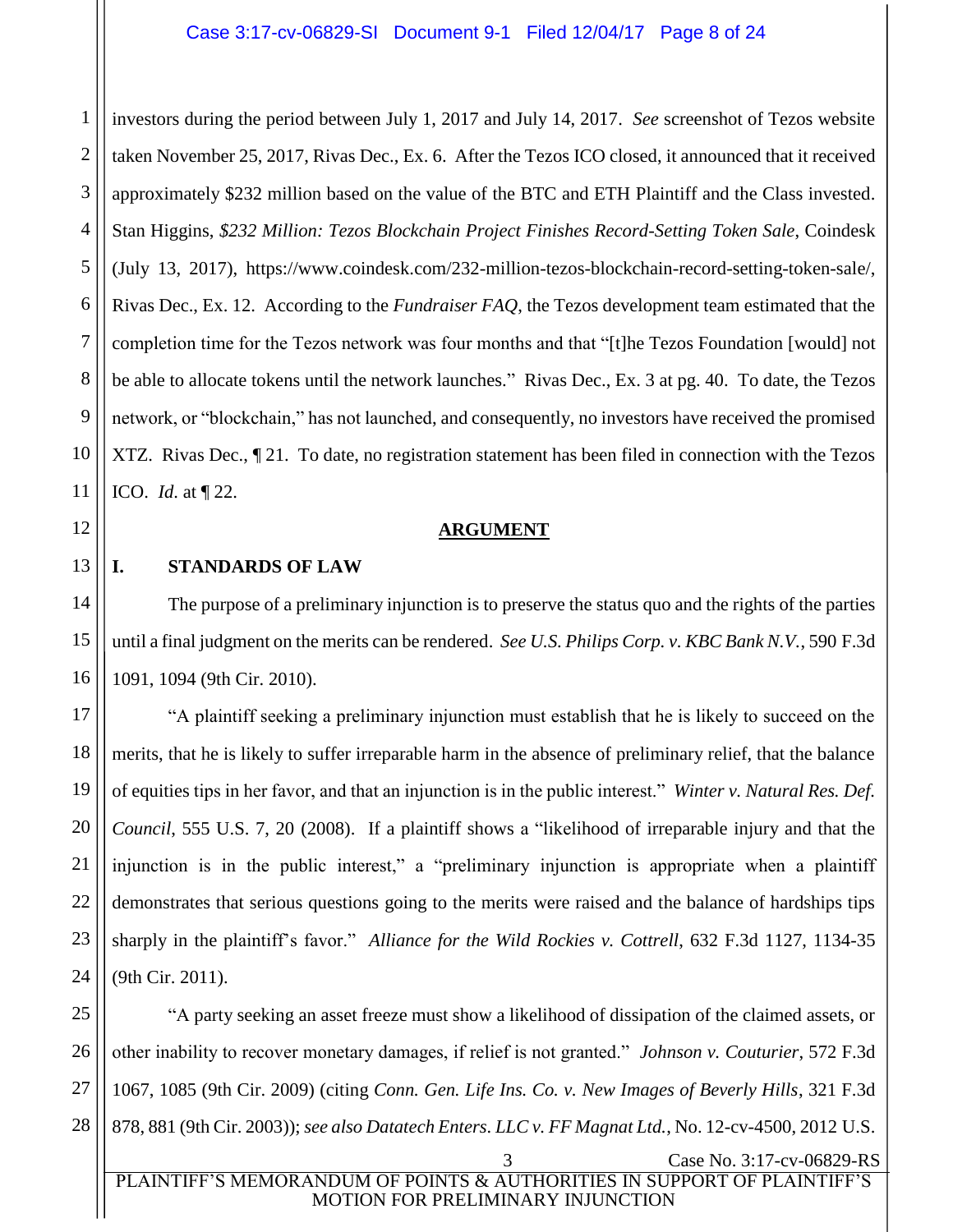1 2 3 4 5 6 7 Dist. LEXIS 131711, at \*11 (N.D. Cal. Sept. 14, 2012) ("[W] here an equitable remedy is available, the district court 'has the power to issue a preliminary injunction to preserve the status quo in order to protect the possibility of that equitable remedy.'") (citing *FTC v. H.N. Singer, Inc.*, 668 F.2d 1107, 1112 (9th Cir. 1982)); *In re Focus Media Inc.*, 387 F.3d 1077, 1084-85 (9th Cir. 2004) (affirming lower court's issuance of a preliminary injunction freezing \$ 20 million of defendant's assets); *Conn. Gen. Life. Ins. Co.*, 321 F.3d at 881) (affirming district court's asset-freezing injunction where "plaintiffs demonstrated a likelihood of success on the merits and a possibility of irreparable injury . . .").

As discussed below, Plaintiff has established each element of the *Winter* test and has established "serious questions going to the merits and a hardship balance that tips sharply toward" Plaintiff. *Alliance for the Wild Rockies*, 632 F.3d at 1135. Plaintiff has further demonstrated the likely threat of dissipation of assets. As such, the Court should grant the requested relief.

12

8

9

10

11

## <span id="page-8-0"></span>**II. PLAINTIFF IS LIKELY TO SUCCEED ON THE MERITS OF HIS CLAIMS**

13 14 15 16 17 As discussed herein, Defendants have violated Sections  $12(a)(1)$  and  $15(a)$ , 15 U.S.C. §§ 77l(a)(1) and 77o(a), of the Securities Act by offering and selling unregistered securities during the Tezos ICO. Defendants' actions in conducting the Tezos ICO were in direct violation of the Securities Act and have deprived Plaintiff and the Class of their rights and protections under the federal securities laws. Accordingly, Plaintiff is likely to succeed on the merits of his claim.

<span id="page-8-1"></span>18

19

20

21

22

23

### **A. Elements of the Claims**

Plaintiff alleges that Defendants violated Sections 12(a)(1) and 15(a), 15 U.S.C. §§ 77l(a)(1) and 77 $o(a)$ , of the Securities Act by offering and selling unregistered securities during the Tezos ICO.<sup>1</sup> Section  $12(a)(1)$ , 15 U.S.C. § 771 (a)(1), of the Securities Act creates a private right of action against any person who "offers or sells a security in violation of" Section 5, 15 U.S.C. § 77e, of the Securities

Case No. 3:17-cv-06829-RS PLAINTIFF'S MEMORANDUM OF POINTS & AUTHORITIES IN SUPPORT OF PLAINTIFF'S MOTION FOR PRELIMINARY INJUNCTION

<sup>24</sup> 25 26 27 28  $\overline{a}$ <sup>1</sup> As Plaintiff's Section  $12(a)(1)$  claims are predicates to his claims under Section 15(a), the Court need only consider whether Plaintiff is likely to succeed on his Section 12 claims for purposes of the instant motion. *See Howard v. Everex Sys*., 228 F.3d 1057, 1065 (9th Cir. 2000) (noting that control person liability under the Securities and Exchange Act of 1934 (the "Exchange Act") requires a showing "primary violation of federal securities laws . . ."). As under Section 15(a) of the Securities Act "the controlling person analysis is the same" as under Section 20(a) of the Exchange Act, *Hollinger v. Titan Capital Corp.*, 914 F.2d 1564, 1578 (9th Cir. 1990), the same primary violation predicate would apply here and thus, the Court need only consider Plaintiff's Section 12 claim for the instant motion.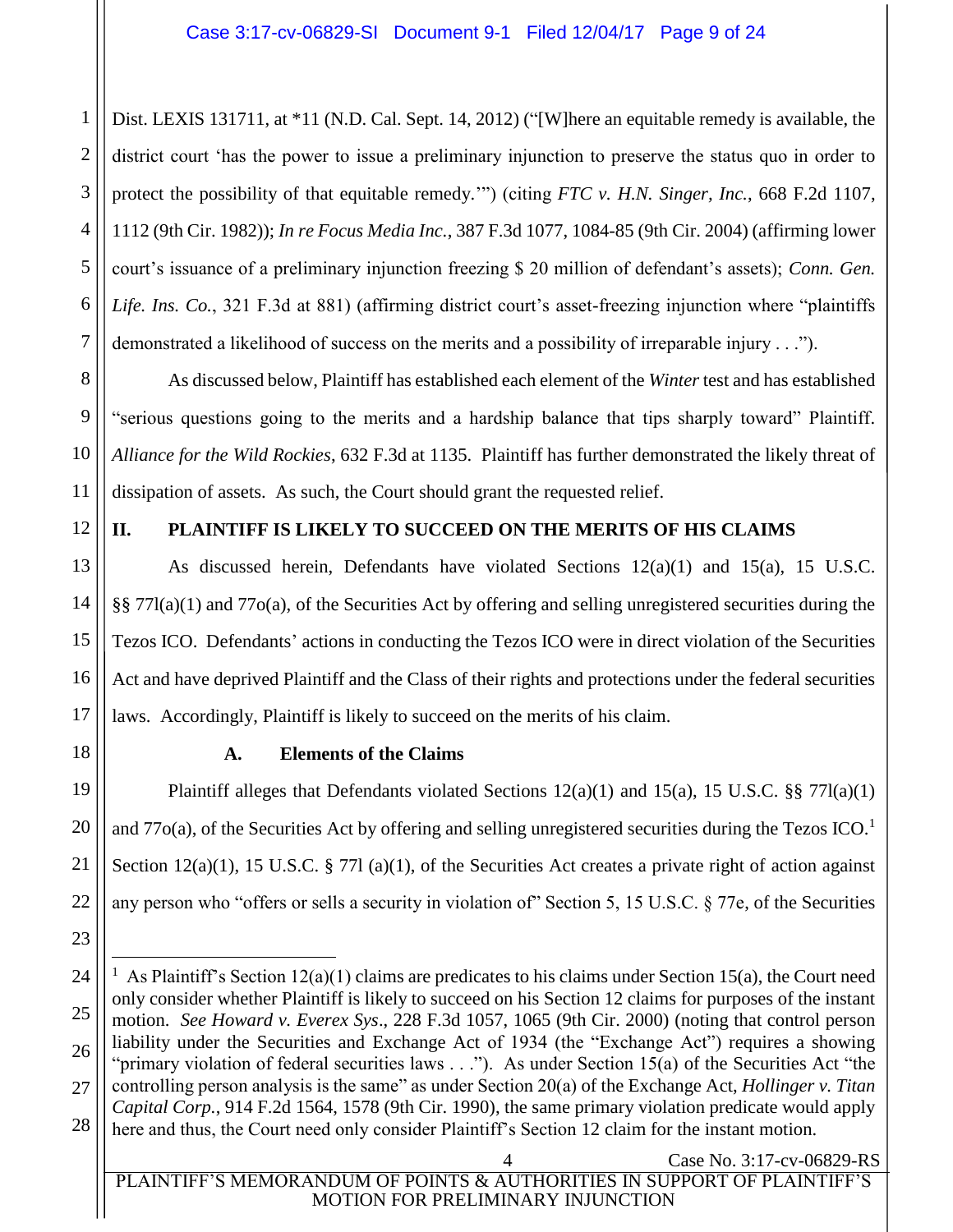1 Act.

3

5

7

11

2 4 6 8 9 10 Section 5 of the Securities Act prohibits the offer or sale of unregistered securities. *Id*. "The lynchpin of the [Securities] Act is its registration requirement." *Omnicare, Inc. v. Laborers Dist. Council Const. Indus. Pension Fund*, 135 S. Ct. 1318, 1323 (2015); *see also SEC v. Murphy*, 626 F.2d 633, 643 (9th Cir. 1980) (citation omitted) ("The [Securities] Acts constitute a comprehensive plan to insure this protection by requiring the filing of a registration statement . . ."). "The Securities Act and the required filing of registration statements under Section 5 exist to protect investors by requiring they receive sufficient information to make informed investment decisions." *SEC v. Sierra Brokerage Servs., Inc.*, 712 F.3d 321, 328 (6th Cir. 2013) (citing *SEC v. Ralston Purina Co.*, 346 U.S. 119, 124 (1953)); *see also SEC v. Murphy*, 626 F.2d at 643 (same); *Akbar v. Bangash*, No. 15-cv-12688, 2017 U.S. Dist. LEXIS 106441, at \*6 (E.D. Mich. July 11, 2017) (same).

12 13 14 15 16 17 18 19 20 21 22 23 Due to the varied and innumerable ways in which investors are likely to be manipulated and harmed absent the protections of the federal securities laws, Sections 5 and  $12(a)(1)$  of the Securities Act provide for strict liability against any person who offers or sells an unregistered security. *See Pinter v. Dahl*, 486 U.S. 622, 638 (1988) ("The registration requirements are the heart of the [Securities] Act, and § 12[a](1) imposes strict liability for violating those requirements. Liability under § 12[a](1) is a particularly important enforcement tool, because in many instances a private suit is the only effective means of detecting and deterring a seller's wrongful failure to register securities before offering them for sale.") (citation omitted); *see also Wolf v. Banco Nacional De Mexico*, 549 F. Supp. 841, 853 (N.D. Cal. 1982), *rev'd on other grounds*, 739 F.2d 1458 (9th Cir. 1984), *cert. denied*, 469 U.S. 1108 (1985) ("Liability under [section  $12(a)(1)$ ] is 'absolute'; a purchaser may recover damages 'regardless of whether he can show any degree of fault, negligent or intentional, on the seller's part.'") (quoting *Lewis v. Walston & Co.*, 487 F.2d 617, 621 (5th Cir. 1973)).

24 25 26 27 28 5 Case No. 3:17-cv-06829-RS PLAINTIFF'S MEMORANDUM OF POINTS & AUTHORITIES IN SUPPORT OF PLAINTIFF'S In order to establish a Section 5 violation, and thus liability under Section  $12(a)(1)$ , a "[plaintiff] must point to evidence that: (1) no registration statement was in effect as to the securities; (2) [defendant] sold or offered to sell the securities; and (3) the sale or offer was made through interstate commerce." *SEC v. Phan*, 500 F.3d 895, 902 (9th Cir. 2007) (citation omitted); *see also Hudson v. Sherwood Securities Corp*., No. 86-cv-20344, 1993 WL 165645, at \*3 (N.D. Cal. May 14, 1996) ("To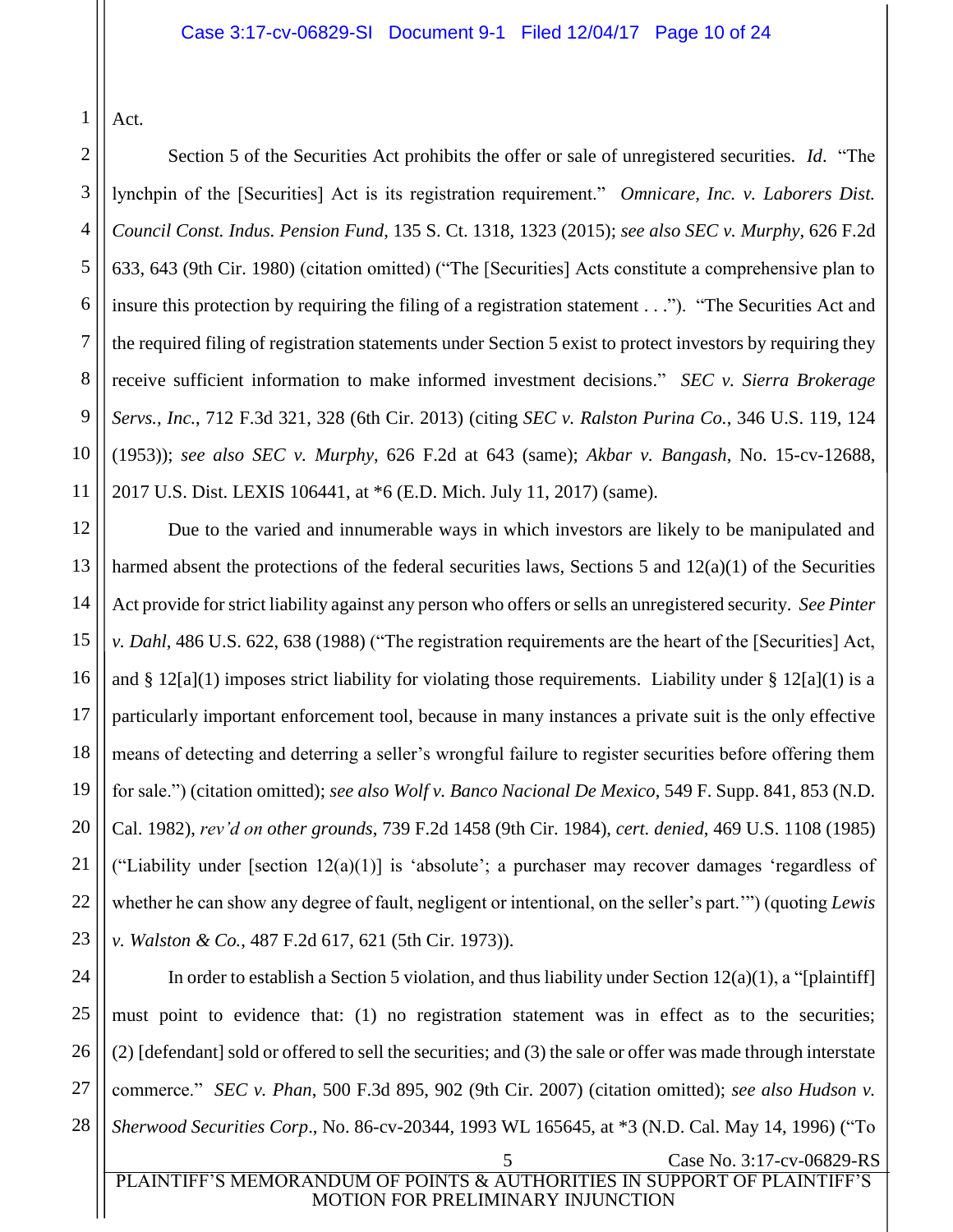1 2 3 prove liability for selling unregistered securities in violation of section 12[a](1) of the Securities Act, Plaintiff must establish that (a) the securities were not registered; (b) Defendant sold the securities to Plaintiff; and (c) the mails were used in making the sales.") (citation omitted).

As discussed in detail below, each of these three elements are plainly met, and thus, Plaintiff is likely to succeed on the merits of his claims and has undoubtedly satisfied the "serious questions" test in the Ninth Circuit.

4

5

6

<span id="page-10-0"></span>7

8

# **B. No Registration Statement Was in Effect for the Tezos Tokens Defendants Offered and Sold**

9 10 11 12 There was no registration statement filed with the SEC relating to the Tezos Tokens nor the Tezos ICO. Rivas Dec., ¶ 22. Any perusal of the SEC's EDGAR database will confirm that no such Registration Statement was ever filed. Thus, there is no possible dispute as to whether or not a Registration Statement was filed or ever became effective.

13 14 15 16 17 18 19 20 21 22 23 The facts are similarly indisputable that Defendants participated in the offer and sale of Tezos Tokens. Specifically, the Breitman Defendants founded Defendant DLS.<sup>2</sup> Rivas Dec., Ex. 1 at pg. 11. Defendant DLS holds the Tezos intellectual property, including trademarks. *See* Tezos, *Transparency Memo*, https://www.tezos.com/dls (last visited Dec. 4, 2017), excerpt attached to Rivas Dec., Ex. 7 at pg. 71. As stated by the President of the Tezos Foundation when discussing the Breitman Defendants and Defendant DLS, "[t]hey control the foundation's domains, websites and email servers, so the foundation has no control or confidentiality in its own communications." *Reuters Tezos Special Report*, Rivas Dec., Ex. 5 at pg. 66. Accordingly, it is indisputable that the Breitman Defendants and Defendant DLS have been, and continue to be, in control of Defendant Tezos Foundation's operations. Additionally, given that Defendant Tezos Foundation "has no control or confidentiality" over its internal communications, it is undeniable that the Breitman Defendants and Defendant DLS are in

24 25 26

27

 $\overline{a}$ 

 $2$  Given that Defendant Tezos Foundation oversaw the Tezos ICO and it received and was tasked with managing all "contributions," it is clear that Defendant Tezos Foundation offered and sold Tezos Tokens. *Tezos Overview*, Rivas Dec., Ex. 1 at pgs. 14-17.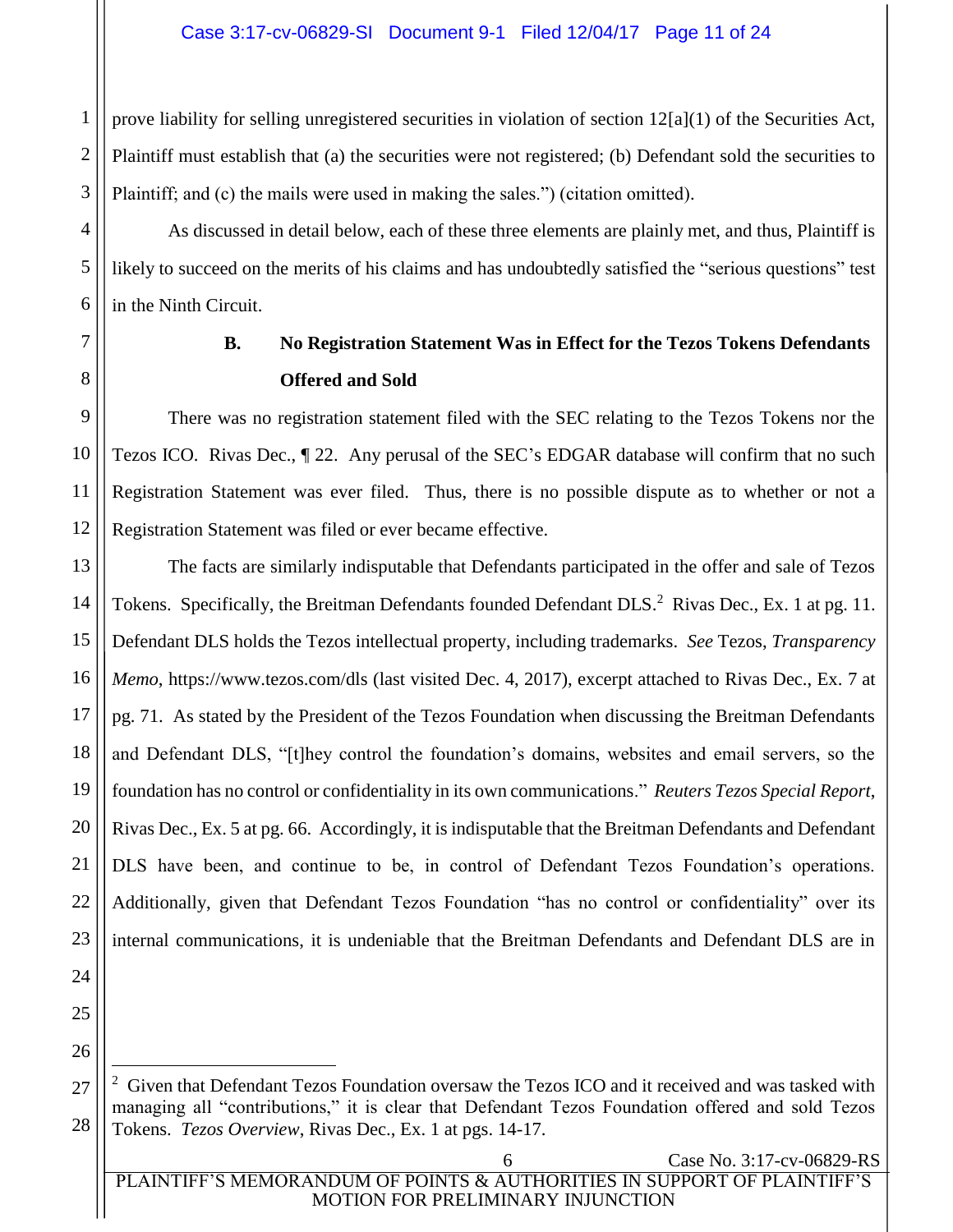1 2 possession of the private keys to Defendant Tezos Foundation's digital currency wallets containing the funds invested during the Tezos ICO. *Id*.

Moreover, as stated in the *Tezos Overview*, Defendant DLS retained "communication consultancy to support its marketing efforts" in connection with the Tezos ICO. Rivas Dec., Ex. 1 at pg. 18. Given that the Tezos ICO was conducted by Defendant Tezos Foundation, through its website, *id*. at pgs. 14-17, and its marketing was directed by the Breitman Defendants and Defendant DLS, *id*. at pg. 18, it is unquestionable that the Breitman Defendants and Defendant DLS dictated Defendant Tezos Foundation's actions in conducting the Tezos ICO.

Additionally, Defendants were fully-aware that they were "selling" Tezos Tokens. For example, approximately two weeks prior to the launch of the Tezos ICO, Defendant K. Breitman was interviewed and had obvious difficulties sustaining the ruse that the Tezos ICO involved "donations" to a "foundation" in exchange for a "recommendation" that "contributors" receive Tezos Tokens, as quoted below, verbatim (although omitting multiple periods of uncomfortable silence):

> What we're doing instead is um, we're um, we're, we're selling uh, rather the Foundation is, um recommending an allocation of tokens to the genesis block based on contributions to a Swiss non-profit, um and, there's a suggested um allocation amount, so one Bitcoin for 5,000 Tezos Tokens and we're going to sell them over the course of, uh or erm, rather have them, um, have them up for donation for the course of two weeks umm—

*See* Faisal Khan, *Interview with Kathleen breitman, CEO of Tezos*, Around the Coin, (June 16, 2017), [https://aroundthecoin.com/interview/fintech-podcast-episode-138-interview-with-kathleen- breitman](https://aroundthecoin.com/interview/fintech-podcast-episode-138-interview-with-kathleen-%20%20breit???man-ceo-of-tezos/)[ceo-of-tezos/](https://aroundthecoin.com/interview/fintech-podcast-episode-138-interview-with-kathleen-%20%20breit???man-ceo-of-tezos/) at 13:40 – 14:22. Similarly, in October 2017, Reuters reported that it asked Defendant Draper "how much he donated to the Tezos fundraiser, [and] he replied via email, "You mean how much I bought? A lot." *Reuters Tezos Special Report*, Rivas Dec., Ex. 5 at pg. 65. Defendant Draper not only invested in the Tezos ICO but also, through his venture capital firm (Draper Associates) invested \$1.5 million in Defendant DLS itself, *id*. at page 63, gaining a minority interest in the company primarily responsible for creating the Tezos Tokens. *Tezos Transparency Memo*, Rivas Dec., Ex. 7 at pgs. 71-72. As such, Defendant Draper's view that he "bought" Tezos Tokens in connection with the

3

4

5

6

7 Case No. 3:17-cv-06829-RS PLAINTIFF'S MEMORANDUM OF POINTS & AUTHORITIES IN SUPPORT OF PLAINTIFF'S MOTION FOR PRELIMINARY INJUNCTION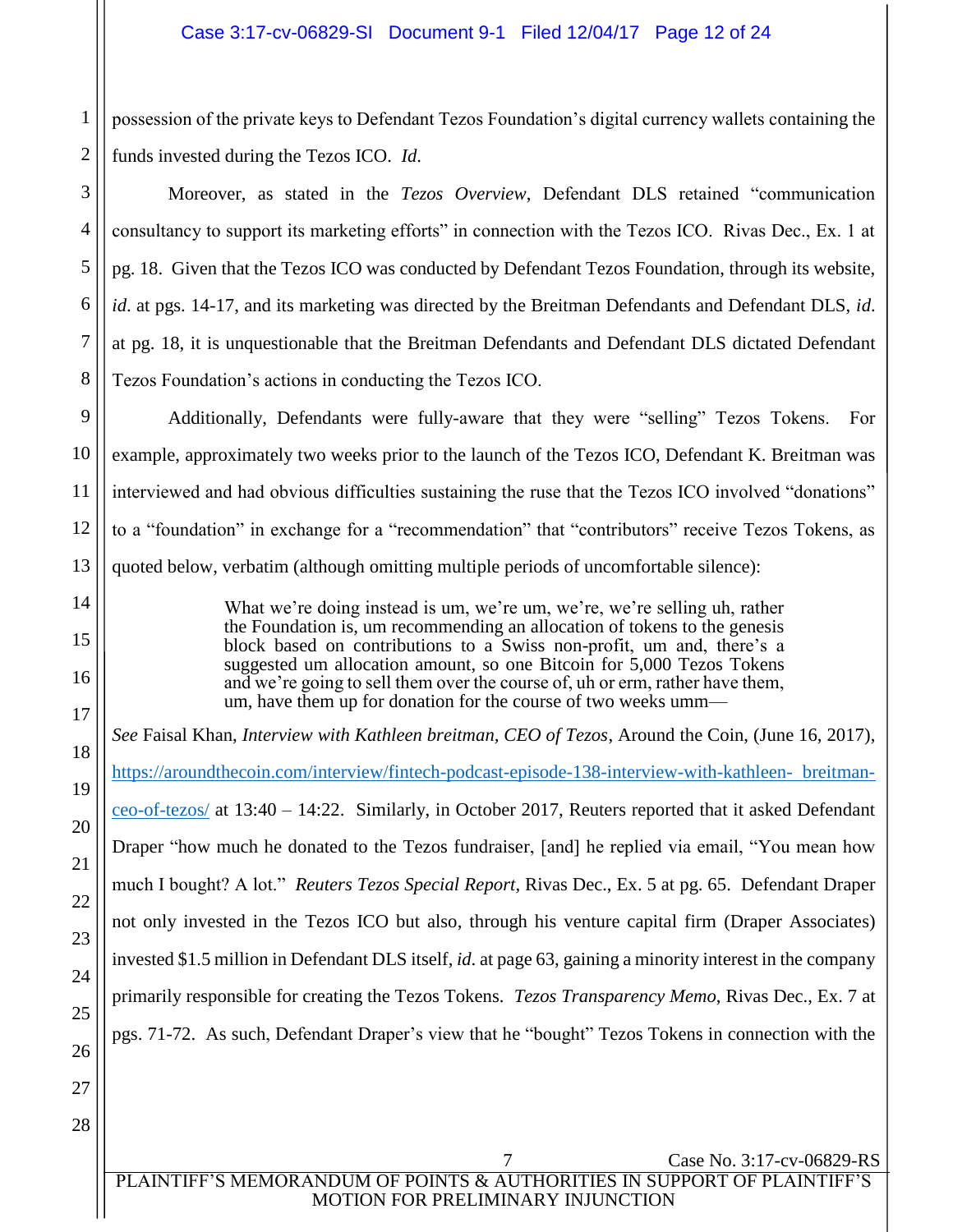1 2 Tezos ICO and did not "donate" to obtain a "recommendation" that he receive Tezos Tokens should carry significant weight.

Additionally, investors across the board viewed the Tezos ICO as an offer to purchase Tezos Tokens. *See, e.g.*, Stan Schroeder, *At \$200 million, Tezos ICO is already the biggest ever, and it's still going strong*, Mashable (July 5, 2017), http://mashable.com/2017/07/05/tezos-ico-cryptocurrencystartup/#8V061VdqtZqh, excerpt attached to Rivas Dec., Ex. 8 at pg. 74 ("Tezos tokens, Tezzies or XTZs, can be purchased with both Bitcoin and Etherium. And purchased they are: At the time of this writing, Tezos has raised . . . over \$206 million . . ."); P.H. Madore, *ICO Analysis: Tezos*, Hacked (May 12, 2017), https://hacked.com/ico-analysis-tezos/, excerpt attached to Rivas Dec., Ex. 9 at pg. 76 ("[Tezos Tokens] will subsequently be distributed to the world through the sale of them at exchanges, one assumes, because in order to recoup at least their initial investment, investors will need to sell coins"). In sum, the fact that Defendants offered and sold Tezos Tokens while failing to register them with the SEC is irrefutable.

#### **C. Tezos Tokens Are Securities**

<span id="page-12-0"></span>On July 25, 2017, the SEC published a report of its investigation concerning The DAO ICO, which involved DAO Tokens being offered in exchange for ETH investments. *See* SEC, *The Report of Investigation Pursuant to Section 21(a) of the Securities Exchange Act of 1934; The DAO, Securities and Exchange Commission*, Release No. 81207 (July 25, 2017), https://www.sec.gov/ litigation/investreport/34-81207.pdf (hereinafter the "DAO Report"), Rivas Dec., Ex. 4. In this report the SEC "determined that DAO Tokens are securities under the Securities Act of 1933." *Id*. at pg. 42. Similarly to the Tezos' offer and sale of Tezos Tokens (XTZs) in exchange for BTC and ETH, The DAO "offered and sold approximately 1.15 billion DAO Tokens in exchange for 12 million Ether ('ETH') . . . ." *Id*. at pg. 43. As discussed in detail below, applying the same analysis the SEC applied in the DAO Report provides a definitive conclusion that Tezos Tokens (or XTZ) are securities as well. Under Section  $2(a)(1)$ , 15 U.S.C. § 77b $(a)(1)$ , of the Securities Act, the definition of a "security" includes an "investment contract." "An investment contract is an investment of money in a common enterprise with a reasonable expectation of profits to be derived from the entrepreneurial or managerial efforts of others." *DAO Report*, Rivas Dec., Ex. 4 at pg. 52 (citing *SEC v. Edwards*, 540 U.S. 389, 393

3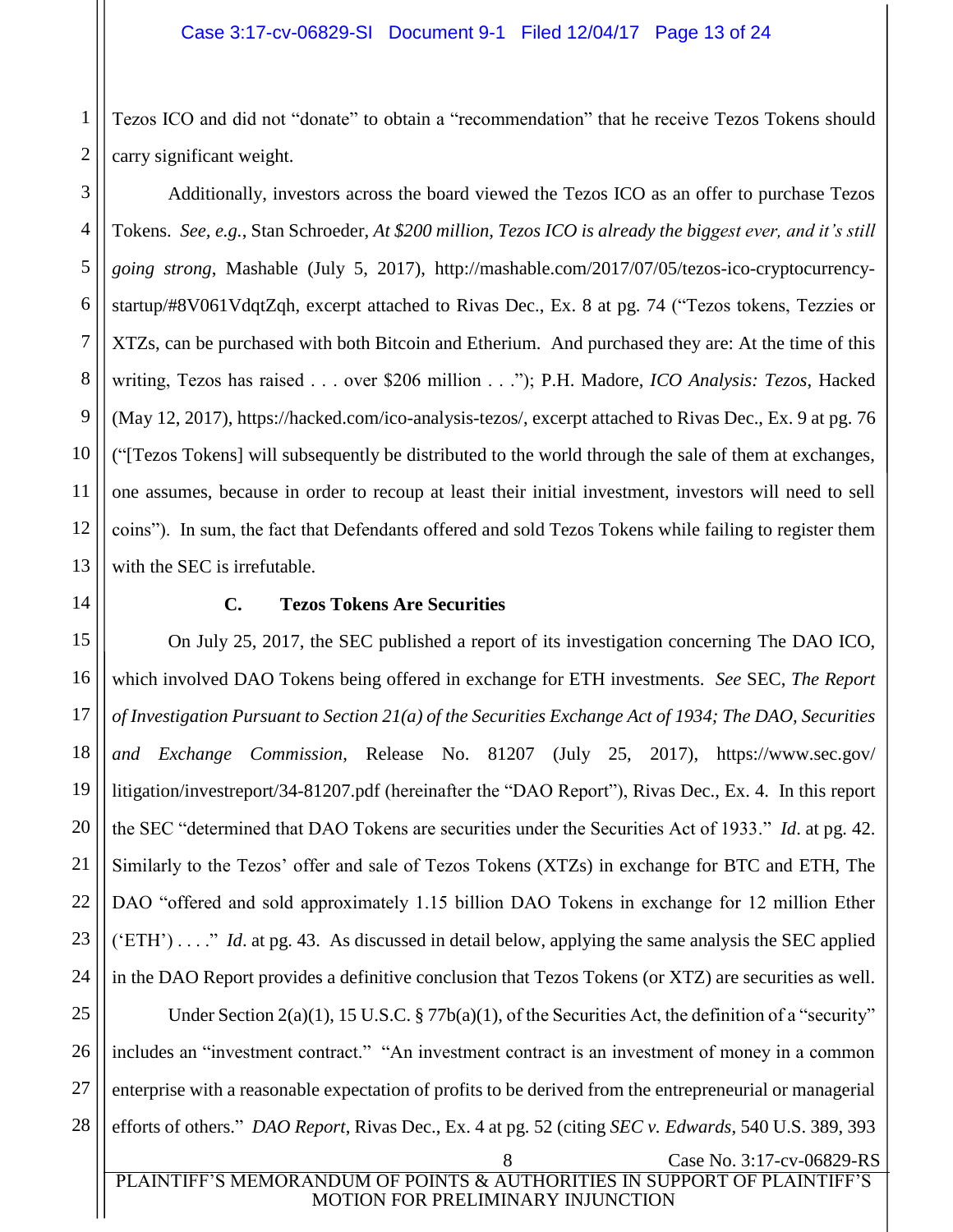2 3 4 (2004)). "This definition 'embodies a flexible, rather than a static, principle that is capable of adaption to meet the countless and variable schemes devised by those seeking to use others' money on the promise of profits.'" *Edwards*, 540 U.S. at 395 (citing *SEC v. W.J. Howey Co.*, 328 U.S. 293, 301  $(1946)$ .<sup>3</sup>

5 6 7 8 9 10 11 12 13 14 15 Here, Defendants have attempted to portray the Tezos ICO as a mere "fundraiser," under which "contributors" would "donate" BTC or ETH to the "foundation," and in exchange" Defendant Tezos Foundation, would "recommend" that "contributors" receive Tezos Tokens that would be "allocated to the Contributors according to their respective Contributions," when, or if, the Tezos blockchain were created. *Tezos Contribution Terms*, Rivas Dec., Ex. 2 at pgs. 30-32. As the Supreme Court held in *United Housing Found., Inc. v. Forman*, 421 U.S. 837, 849 (1975), when determining whether a security has been offered and sold, "the emphasis should be on economic realities underlying a transaction, and not the name appended thereto." *See also SEC v. Glenn W. Turner Enters., Inc.*, 474 F.2d 476, 481 (9th Cir. 1973) ("'[I]n searching for the meaning and scope of the word 'security' in the Act, form should be disregarded for substance and the emphasis should be on economic reality'") (quoting *Tcherepnin v. Knight*, 389 U.S. 332, 336 (1967)).

16 17 18 19 20 21 22 23 24 In other words, while the Tezos ICO's offer and sale of Tezos Tokens involved relatively new and novel technologies relating to digital currencies and blockchains, which were then cloaked in nudge-and-wink "fundraiser" terminology, it must be stressed that the "investment contract" language in the Securities Act was designed to address precisely type of situation. *See e.g.*, *Glenn W. Turner Enters., Inc.*, 474 F.2d at 481 ("'[T]he reach of the [Securities] Act does not stop with the obvious or commonplace. Novel, uncommon, or irregular devices, whatever they appear to be, are also reached if it be proved as a matter of fact that they were widely offered or dealt in under terms or courses of dealings of which established their character in commerce as 'investment contracts' . . . '") (quoting *SEC v. Joiner Corp.*, 320 U.S. 344, 364 (1943)).

Accordingly, despite Defendants' claims that the Tezos ICO was merely a "fundraiser," the

25 26

27

 $\overline{a}$ 

28

<sup>3</sup> Similarly, in the *DAO Report*, the SEC concluded that the DAO Tokens were "investment contracts" under Section 2(a)(1) of the Securities Act, and thus securities, by applying the *Howey* test as set forth in *Howey Co.*, 328 U.S. 293 (1946). Rivas Dec., Ex. 4 at pg. 52.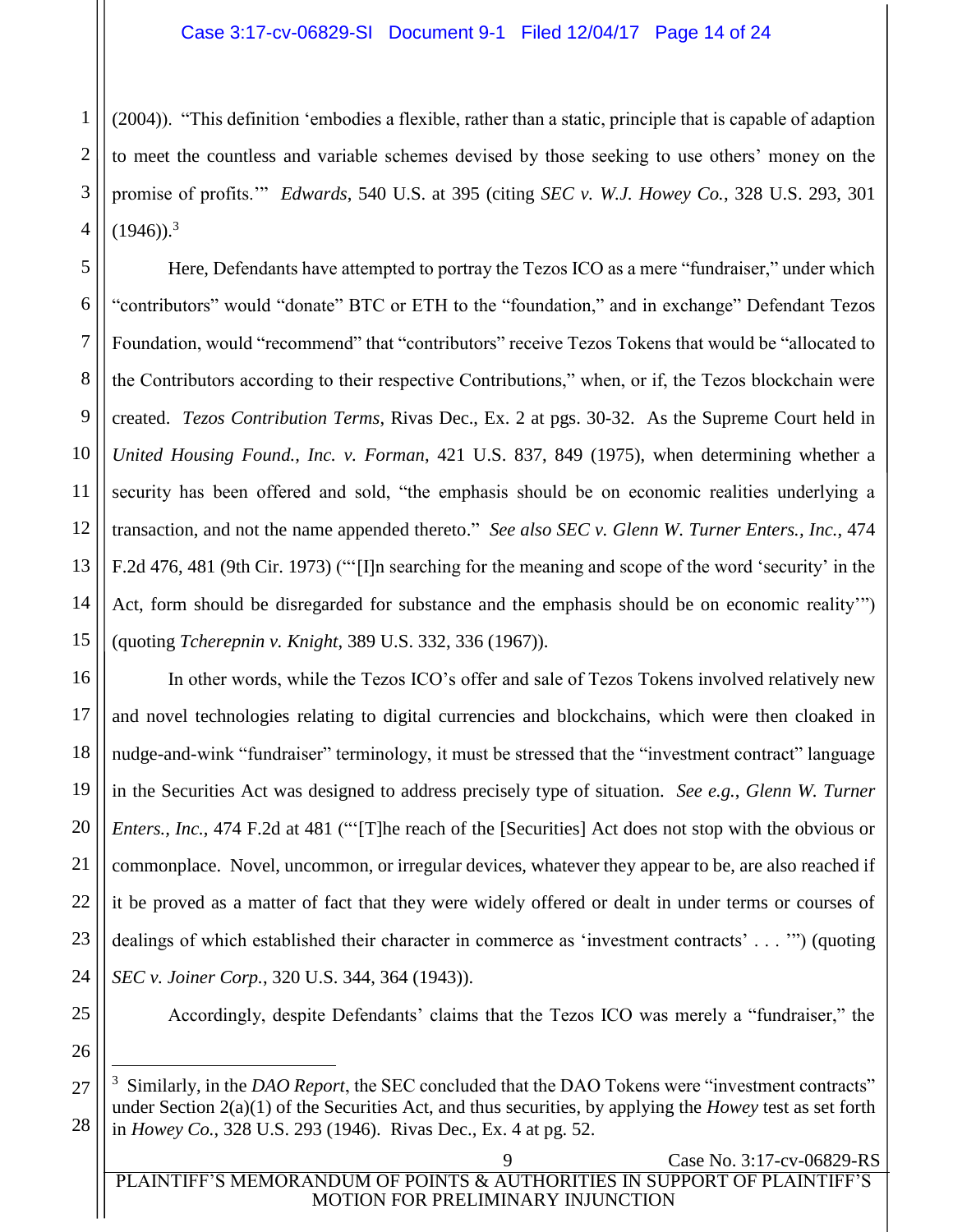1

2

3

4

**economic realities** are that Plaintiff and Tezos ICO investors invested BTC and ETH in order to receive Tezos Tokens, which they expected would be worth more than their BTC and ETH investments. *See, e.g.*, alao, *Why I'm investing in the Tezos ICO despite my concerns*, Steemit (June 29, 2017), https://steemit.com/cryptocurrency/@alao/why-im-investing-in-the-tezos-ico-despite-my-concerns,

5 6 7 8 9 10 11 12 13 14 15 16 17 18 19 20 21 22 excerpt attached to Rivas Dec., Ex. 10 at pg. 78 ("The Tezos ICO will go live on July 1st and despite some reservations I'm going to invest in it."). Moreover, the Tezos ICO "contribution" terms contained terms highly analogous to standard securities sales. Rivas Dec., Ex. 2. For example, the amount invested had a direct correlation to the amount of Tezos Tokens promised. *Id*. at pgs. 30-31. Specifically, per the Tezos "contribution" terms, "[o]ne XTZ shall be allocated for the amount (or equivalent according to paragraph 25) of 0.0002 BTC." *Id*. In other words, as explained in the *Fundraiser FAQ*, "a contribution of one bitcoin will lead to a recommended allocation of five-thousand tezzies (5,000 XTZ) . . . ." Rivas Dec., Ex. 3 at pg. 38. Additionally, the so-called "fundraiser" had a minimum contribution amount—"[t]he minimum contribution is 0.1 BTC or its equivalent in other means." *Id*. This is obviously akin to a minimum investment, and would be highly unusual for a "fundraiser," which one would not ordinarily expect to have a minimum amount. As the SEC stated in the *DAO Report*, "[w]hether or not a particular transaction involves the offer and sale of a security regardless of the terminology used—will depend on the facts and circumstances, including the economic realities of the transaction. Rivas Dec., Ex. 4 at pgs. 58-59; *see also Salameh v. Tarsadia Hotel*, 726 F.3d 1124, 1130 (9th Cir. 2013) (applying the economic realities rationale and stating "substance governs, not name or label or form.") (citation omitted). Here, the "economic realities" are that in exchange for BTC or ETH, participants in the Tezos ICO were conditioned to expect to receive Tezos Tokens.

23 24 25 26 27 28 An application of the *Howey* test concludes that the Tezos Tokens are deemed securities under the "investment contract" definition in Section  $2(a)(1)$ , 15 U.S.C. § 77b(a)(1), of the Securities Act. *Howey Co.*, 328 U.S. at 298-99. Under the *Howey* test, "[a]n investment contract is (1) an investment of money (2) in a common enterprise, evidenced by either vertical or horizontal pooling, [and] (3) with the expectation of profits produced by the efforts of others." *SEC v. Alliance Leasing Corp.*, 28 Fed. Appx. 648, 651 (9th Cir. 2002) (citing *Howey Co*., 328 U.S. at 298-99). As detailed below, each

<sup>10</sup> Case No. 3:17-cv-06829-RS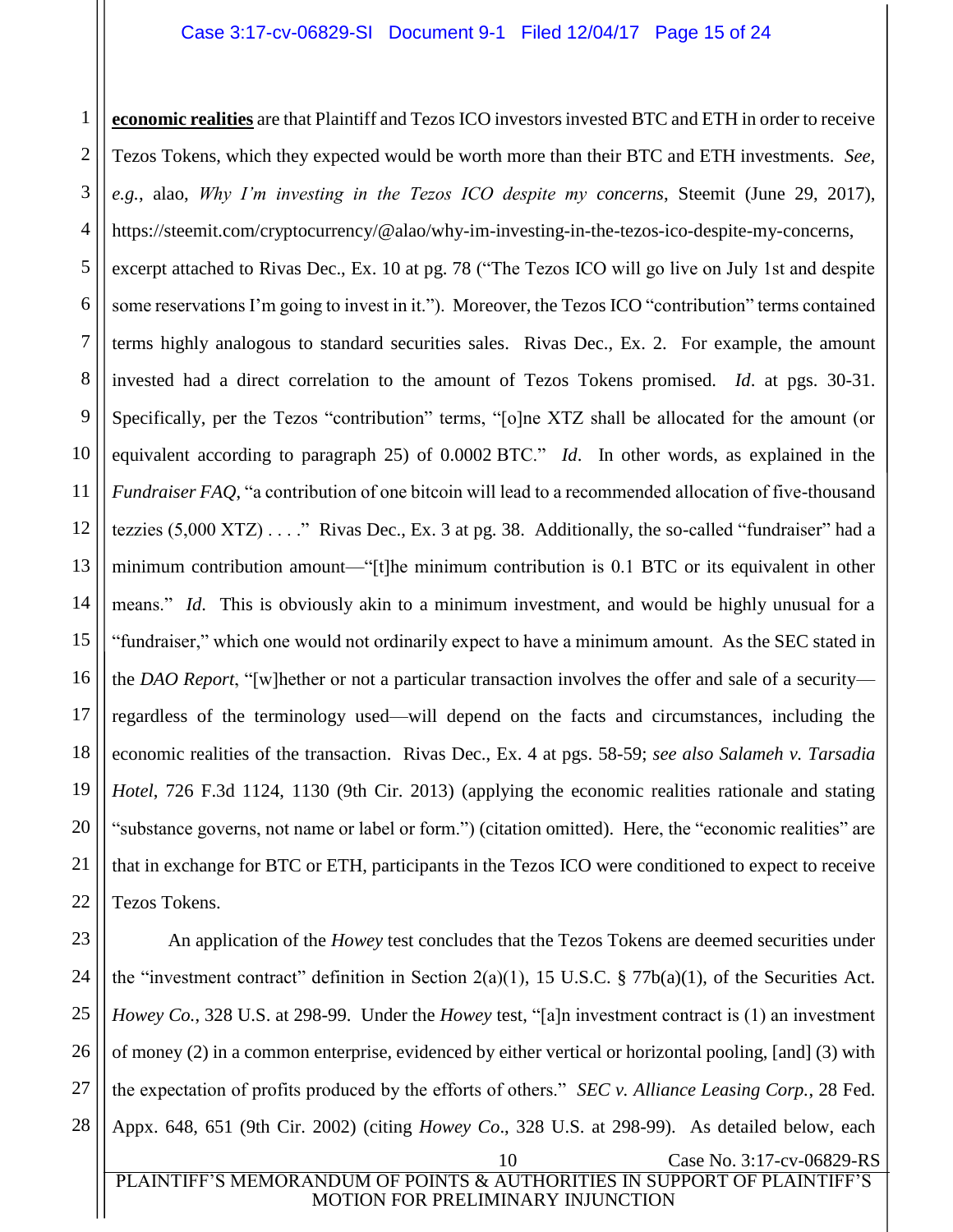1 2 element of the *Howey* test is plainly met, the Tezos Tokens were securities, and thus, the Tezos ICO was the offer and sale of unregistered securities.

<span id="page-15-0"></span>3

#### **1. Tezos ICO Participants Invested Money**

4 5 6 7 8 9 10 11 12 13 14 Investors in the Tezos ICO invested BTC and ETH with the expectation that they would receive Tezos Tokens (XTZ). Digital currencies such as BTC are deemed "money" for the purposes of the *Howey* test. *See, e.g.*, *SEC v. Shavers*, No. 4:13-cv-416, 2013 U.S. Dist. LEXIS 110018, at \*4-5 (E.D. Tex. Aug. 6, 2013) ("First, the Court must determine whether the BTCST investments constitute an investment of money . . . Bitcoin is a currency or form of money, and investors wishing to invest in BTCST provided an investment of money."); *see also Uselton v. Comm. Lovelace Motor Freight, Inc.*, 940 F.2d 564, 574 (10th Cir. 1991) ("[I]n spite of *Howey's* reference to an 'investment of money,' it is well established that cash is not the only form of contribution or investment that will create an investment contract"). Additionally, in the *DAO Report*, the SEC determined that the investment of ETH constituted the investment of "money" under the *Howey* test. Rivas Dec., Ex. 4 at pg. 52. In short, an investment of money under the *Howey* test includes digital currencies such as BTC and ETH.

15 16 17 18 19 20 21 22 23 24 25 26 27 28 Moreover, in the Ninth Circuit, the *Howey* test's "'investment of money' means only that the investor must commit his assets to the enterprise in such a manner as to subject himself to financial loss." *Hector v. Wiens*, 533 F.2d 429, 432 (9th Cir. 1976) (citing *El Khadem v. Equity Securities Corp.*, 494 F.2d 1224 (9th Cir. 1974), *cert. denied*, 419 U.S. 900 (1974)); *see also SEC v. U.S. Reservation Bank & Tr.*, 289 Fed. Appx. 228, 231 (9th Cir. 2008) (unpublished) (stating that the instrument at issue "should be characterized as a security because its economic risk required the protections provided to investors by the federal securities laws"). As stated in the Tezos "contribution" terms, that Plaintiff and the Class were required to agree to in order to invest in the Tezos ICO, "[t]he Contributor therefore understands and accepts that the Contribution to TEZOS, and or the allocation, use and ownership of XTZ, carries significant financial, regulatory and/or reputational risks (including the complete loss of value (if any) of XTZ and attributed features." Rivas Dec., Ex. 2 at pg. 26. Additionally, Tezos insiders knew of the risk involved in investing in the Tezos ICO. For example, just two days prior to the launch of the Tezos ICO, Tezos' first advisor, Zooko, who began advising Tezos in January 2015, published a blog post entitled "Why I'm advising Tezos." *See* zooko, *Why I'm advising Tezos*, Medium (June 29,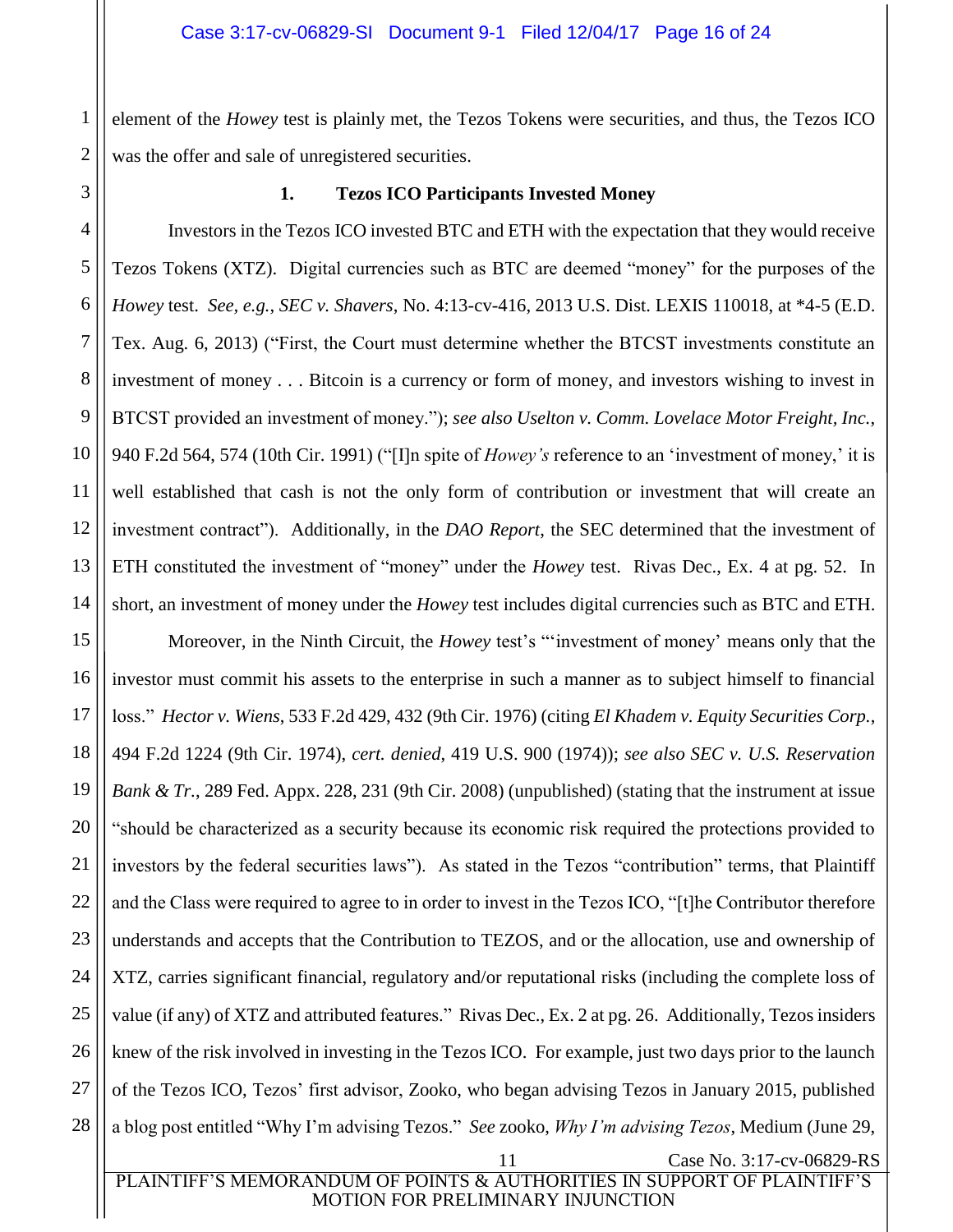### Case 3:17-cv-06829-SI Document 9-1 Filed 12/04/17 Page 17 of 24

2 3 2017), https://medium.com/@zooko/why-im-advising-tezos-a8e04ec1d0d4, excerpt attached to Rivas Dec., Ex. 11. Before discussing his reasoning on this topic, at the top of the page, the following disclaimer was written

> *But first, I want to emphasize that this does not constitute a recommendation that you participate in the upcoming Tezos crowdfunding.* People sometimes ask me for investment advice, but I never give investment advice. I always just say:

- Never risk more money than you can afford to lose, on something new.
- Never invest in something you don't understand
- *Id*.

1

4

5

6

7

8

9

10

11

12

In short, to participate in the Tezos ICO and receive a promise for Tezos Tokens, "contributors" were required to invest financial assets in the form of BTC or ETH, and such investment subjected investors to the risk of financial loss. *Tezos Contribution Terms*, Rivas Dec., Ex. 2 at pg. 26, 29. Thus, the first element of the *Howey* test is plainly met.

<span id="page-16-0"></span>13 14

21

#### **2. Tezos ICO Participants Invested in a Common Enterprise**

15 16 17 18 19 20 "A common enterprise is one in which the fortunes of the investor are interwoven with and dependent upon the efforts and success of those seeking the investment or of third parties." *Glenn W. Turner Enters., Inc.*, 474 F.2d at 482 n.7 (citation omitted). A "common enterprise [is] evidenced by either vertical or horizontal pooling . . . ." *Alliance Leasing Corp.*, 28 Fed. Appx. at 651 (citing *Howey Co*., 328 U.S. at 298-99). In *Alliance*, the Ninth Circuit held that it was undisputed that "[a] common enterprise existed because Alliance pooled investors' interests and Alliance and the investors shared the profits." *Id*.

22 23 24 25 26 27 28 12 Case No. 3:17-cv-06829-RS Here, the Tezos ICO investments were pooled under the control of Defendant Tezos Foundation, and the success of the Tezos network—and thus the value and profits stemming from the value of Tezos Tokens—aligned the interests of Tezos ICO investors and Defendants. *Tezos Overview*, Rivas Dec., Ex. 1. Additionally, as stated in *SEC v. Eurobond Exch.*, 13 F.3d 1334, 1339 (9th Cir. 1994) (citing *SEC v. Goldfield Deep Mines Co.*, 758 F.2d 459, 463 (9th Cir. 1985)), "[a] common enterprise is a venture 'in which the fortunes of the investor are interwoven with and dependent upon the efforts and success of those seeking the investment.'" Similarly, here, the successful launch and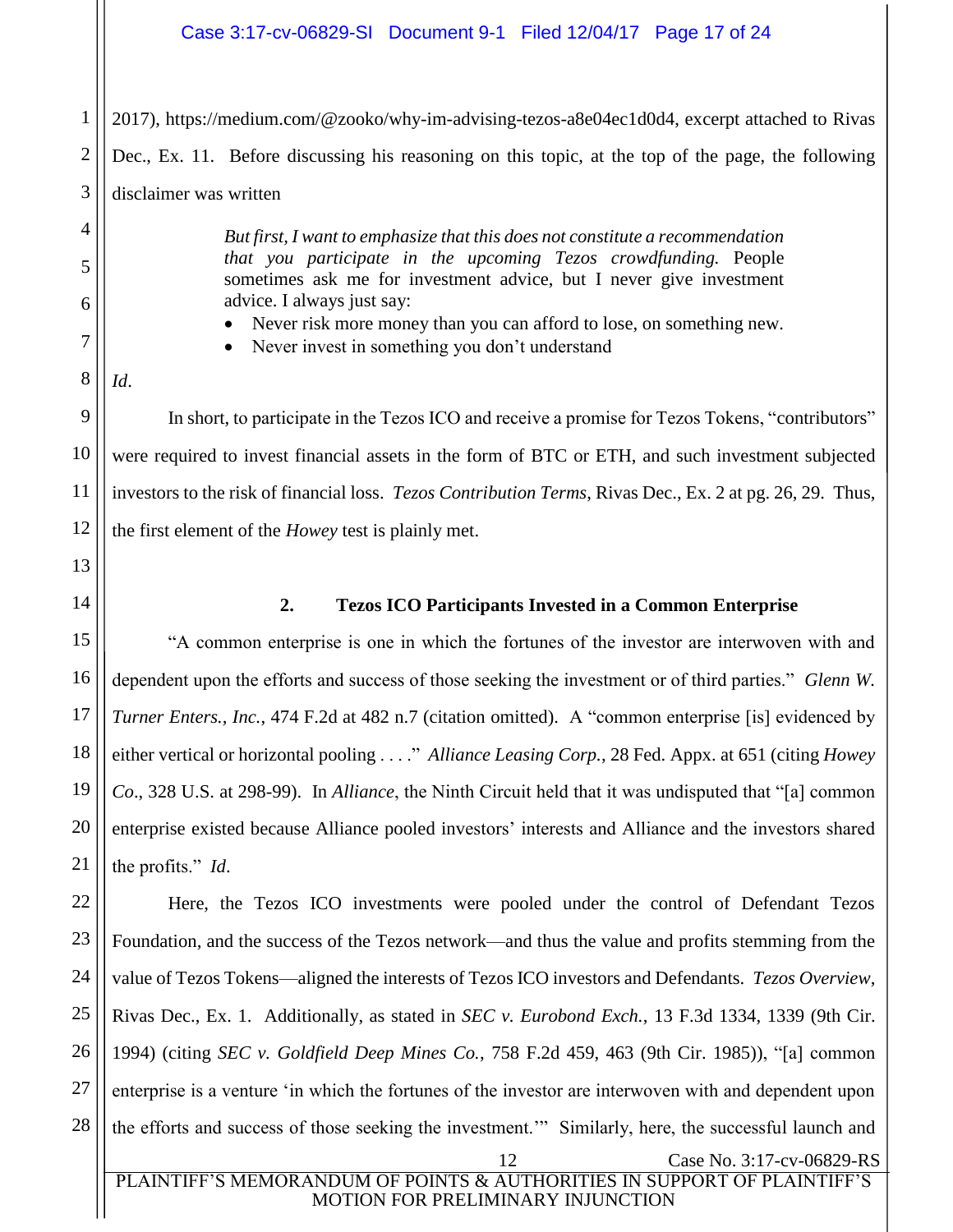#### Case 3:17-cv-06829-SI Document 9-1 Filed 12/04/17 Page 18 of 24

1 2 3 4 operation of the Tezos blockchain—and the creation and subsequent value of the Tezos Tokens—was entirely dependent on the "efforts and success" of Defendants' actions. *Tezos Contribution Terms*, Rivas Dec., Ex 2 at pg. 32 ("The Contributor understands and accepts that he does not have any influence over the governance of TEZOS.").

Similarly, as Defendants' have acknowledged, "approx. 10% of the total amount of XTZ" that is created if, or when, the Tezos blockchain launches, "shall be used to finance the purchase of Dynamic Ledger Solutions, Inc. by TEZOS." Rivas Dec., Ex 2 at pg. 31. Given that the Breitman Defendants are the owners and founders of Defendant DLS, Rivas Dec., Ex. 1 at pg. 11, it is obvious that a portion of any potential value ascribed to the Tezos Tokens was expected to be allocated for their personal benefits, in addition to Plaintiff's and the Class' benefit. Accordingly, it is abundantly clear that the success of the Tezos blockchain network tied the interests of the investors to those of the Defendants, and was entirely reliant on Defendants' actions. As such, the "common enterprise" element of the *Howey* test is plainly met.

<span id="page-17-0"></span>

5

6

7

8

9

10

11

12

13

14

15

16

17

18

19

20

# **3. Tezos ICO Participants Invested With the Expectation of Profits Produced By the Efforts of Others**

In the Ninth Circuit, the third prong of the *Howey* test is "satisfied when 'the efforts made by those other than the investor are undeniably significant ones, those essential managerial efforts which affect the failure or success of the enterprise.'" *Murphy*, 626 F.2d at 641 (quoting *Glenn W. Turner Enters., Inc.*, 474 F.2d at 482); *see also SEC v. Rubera*, 350 F.3d 1084, 1091-92 (9th Cir. 2003) (setting forth same standard).

21 22 23 24 25 26 27 28 Here, Plaintiff and the Class invested in the Tezos ICO with the expectation that the value of the Tezos Tokens they expected to receive would be worth more than the BTC and ETH invested. For example, as Defendant Draper stated in a letter he wrote to CoinTelegraph, an online media outlet focused on cryptocurrency news, in response to a critical article that had been written regarding Tezos and the nature of Defendant Draper's investment in the Tezos ICO, "They [the Breitman Defendants] made it clear to me and the other purchasers that the token would require time to develop. If they are successful . . . maybe 5 or ten years down the road, my investors and I might get rich." Cyril Gilson, *Tim Draper: There Was Nothing Secretive About Our Purchase of Tezos*, CoinTelegraph (Oct. 23,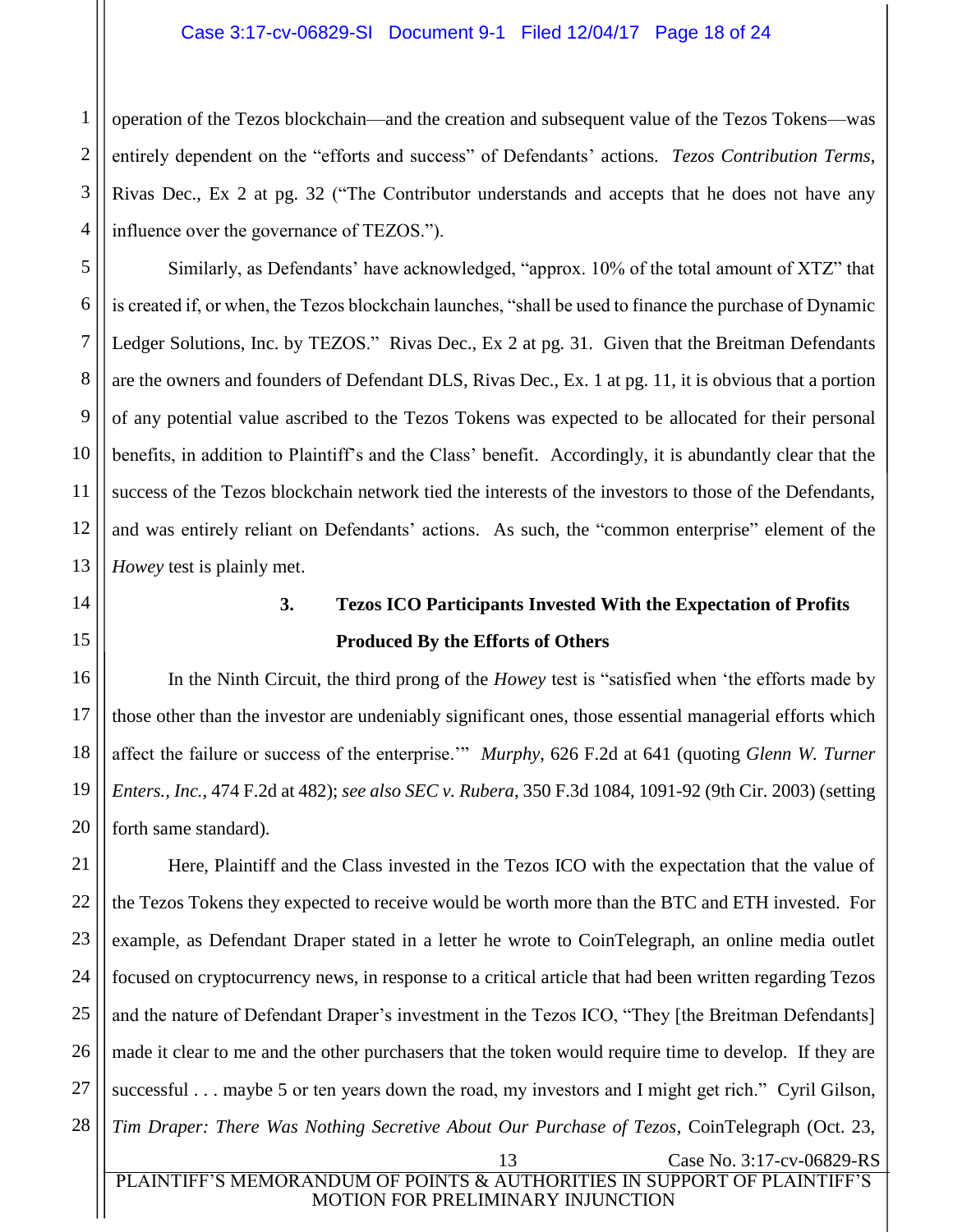2017), Rivas Dec., Ex. 13 at pg. 86.

Defendant Draper not only invested in the Tezos ICO to receive Tokens, but also through Draper Associates and gained a minority ownership stake in Defendant DLS, *Reuters Tezos Special Report*, Rivas Dec., Ex. 5 at page 71, the company responsible for creating the Tezos blockchain and the Tezos Tokens. *Tezos Transparency Memo*, Rivas Dec., Ex. 7 at pgs. 71-72. Defendant Draper is a seasoned venture capitalist and, in his opinion, the Tezos ICO was clearly an investment, and further, he viewed the potential future value of that investment as being based on whether the Breitman Defendants were "successful." Rivas Dec., Ex. 13 at pg. 86.

9 10 11 12 13 14 15 16 17 18 19 20 "Under *Howey*, courts conduct an objective inquiry into the character of the instrument or transaction offered based on what the purchasers were 'led to expect.'" *Warfield v. Alaniz*, 569 F.3d 1015, 1021 (9th Cir. 2009). Here, investors in the Tezos ICO were "led to expect" that the Tezos Tokens they were to receive would be worth more than the BTC and ETH invested. For example, on March 20, 2017, Defendant A. Breitman published a blog post discussing Tezos' "Philosophy and Values," in which he explained that one of Tezos' "Principles" was "Preserving the interest of token holders." Arthur Breitman, *Tezos: Philosophy and Values*, Medium (published March 20, 2017), Rivas Dec., Ex. 14 at pgs. 88-89. In Defendant A. Breitman's own words, "[g]enerally speaking, this means favoring decisions that tend toward increasing the value of the tokens." *Id*.; *see also Tezos Overview*, Rivas Dec., Ex. 1 at p. 8 (stating same). Similarly, Defendant K. Breitman stated in response to a question on whether she was concerned about potential speculative buying in China and its potential effect on Tezos,

"We didn't do much marketing outside of the U.S. . . . We mostly have just been evangelizing about the technology. But certainly, there are a lot of people who are interested in the more speculative aspects. I think there's a lot of fervor and froth in the marketplace right now. That does make it a bit odd to launch something that's more community-based on some level when there's a lot of people who are just profit-seeking. I suppose I do worry but ultimately we're appealing to people's rational self-interest. So at the end of the day I hope that the proper incentives will align themselves"

26 27 28 14 Case No. 3:17-cv-06829-RS PLAINTIFF'S MEMORANDUM OF POINTS & AUTHORITIES IN SUPPORT OF PLAINTIFF'S Flux Podcast, *Kathleen Breitman – Tezos Unleashed*, RRE Ventures Perspectives (July 12, 2017), https://blog.rre.com/14-kathleen-breitman-tezos-unleashed-d0921294ec91, excerpt attached to Rivas Dec., Ex. 15 at pg. 92. Apparently, this "evangelizing" had the desired effect of "appealing to people's

MOTION FOR PRELIMINARY INJUNCTION

21

22

23

24

25

1

2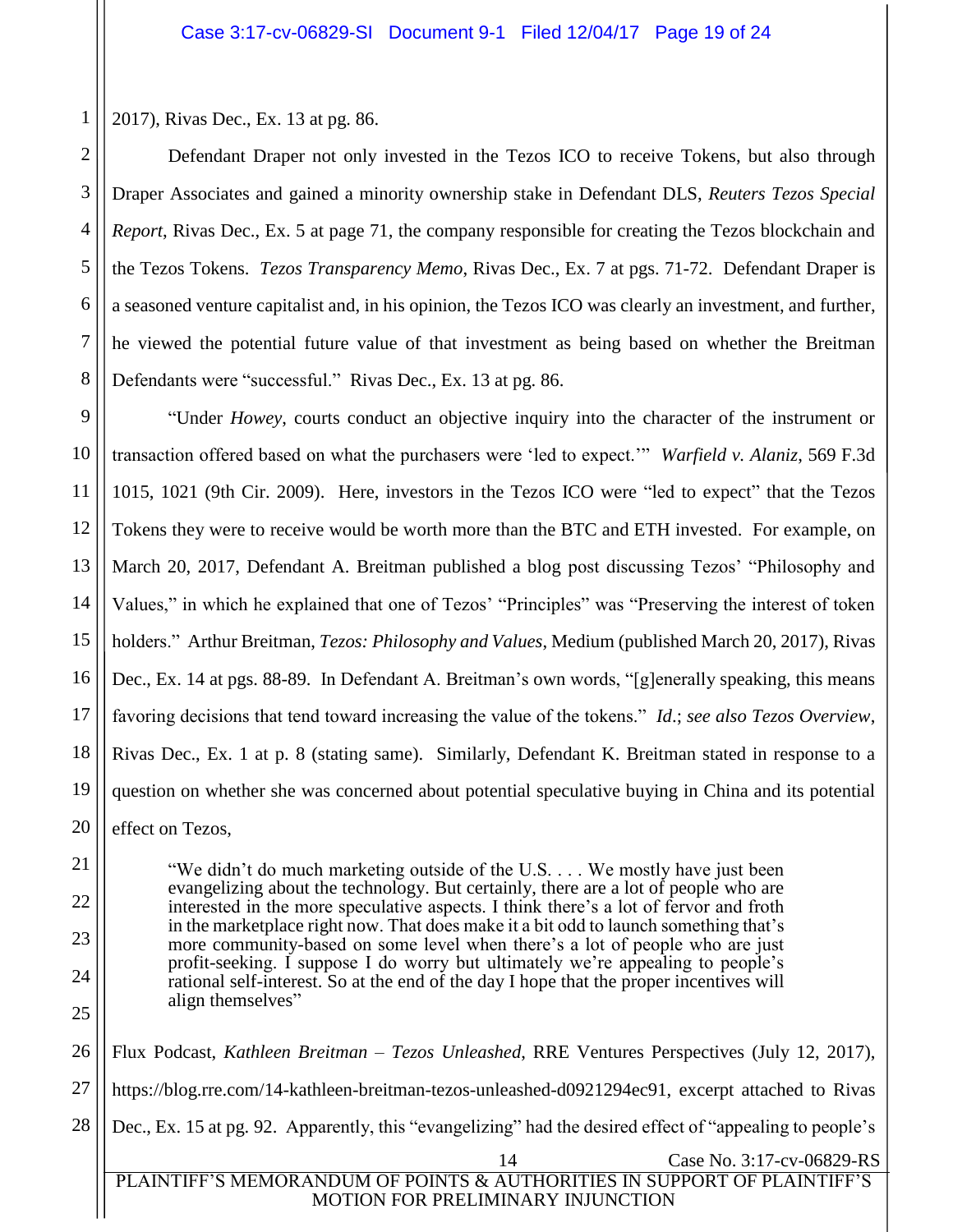2 3 4 5 6 7 8 9 10 11 rational self-interest," as Plaintiff and his fellow Tezos ICO investors were "led to expect" a return on their investment. *Id*. For example, Kevin Zhou, co-founder of Galois Capital, a fund focused on cryptocurrency trading, stated to Reuters regarding the Tezos ICO, "For me and for a lot of people this is an investment. We are looking for a return." *Reuters Tezos Special Report*, Rivas Dec., Ex. 5 at pg. 65; *see also* Picoloresearch, *Tezos: The market is expecting this smart contract to be the next Etherium*, Picolo Research (July 2, 2017), https://picoloresearch.com/upload/attachment/37391.pdf, excerpt attached to Rivas Dec., at Ex. 18 at pg. 99 ("In conclusion, Tezos represents a **speculative buying opportunity** for investors seeking exposure to a new (yet to be released) venture that holds a sufficient level of intellectual property . . . we believe that Tezos will attract substantial speculative market liquidity in the market once listed"). Accordingly, the third prong of the *Howey* test is also plainly met.

12 15 16 In sum, despite Defendants' ruse that the Tezos ICO was a mere "fundraiser" involving "donations" to a "foundation," *Tezos Overview*, Rivas Dec., Ex. 1 at pgs. 14-17, the Tezos Tokens are undoubtedly securities—specifically, "investment contracts"—under the *Howey* test, and the Tezos ICO thus constituted a sale of unregistered securities. *See Warfield*, 569 F.3d at 1021 (finding the "charitable gift annuity contracts" issued by the "Mid–America Foundation" were securities under the *Howey* test).

<span id="page-19-0"></span>

1

13

14

17

18

21

### **D. Interstate Means Were Used to Offer and Sell the Tezos Tokens**

19 20 22 23 24 25 The third and final element for establishing a violation of Section 5 of the Securities Act, and thus Section  $12(a)(1)$ , is easily established because Defendants used the Internet to offer and sell the Tezos Tokens. *Tezos Contribution Terms*, Rivas Dec., Ex. 2. *See, e.g.*, *SEC v. Abacus Int'l Holding Corp.*, No. 99-cv-2191, 2001 U.S. Dist. LEXIS 12635, at \*6-7 (N.D. Cal. August 16, 2001) (holding that the "SEC plead a prima facie case of a §5 violation" where defendant "offered and sold securities to the public through the Internet, interstate commerce . . ."). Thus, "interstate means" were clearly used to accomplish the Tezos ICO.

26

#### <span id="page-19-1"></span>**III. PLAINTIFF AND THE CLASS ARE THREATENED WITH IRREPARABLE HARM**

27 28 15 Case No. 3:17-cv-06829-RS "Asset freeze injunctions require a showing by Plaintiff of 'a likelihood of dissipation of the claims assets, or other inability to recover monetary damages, if relief is not granted.'" *Datatech*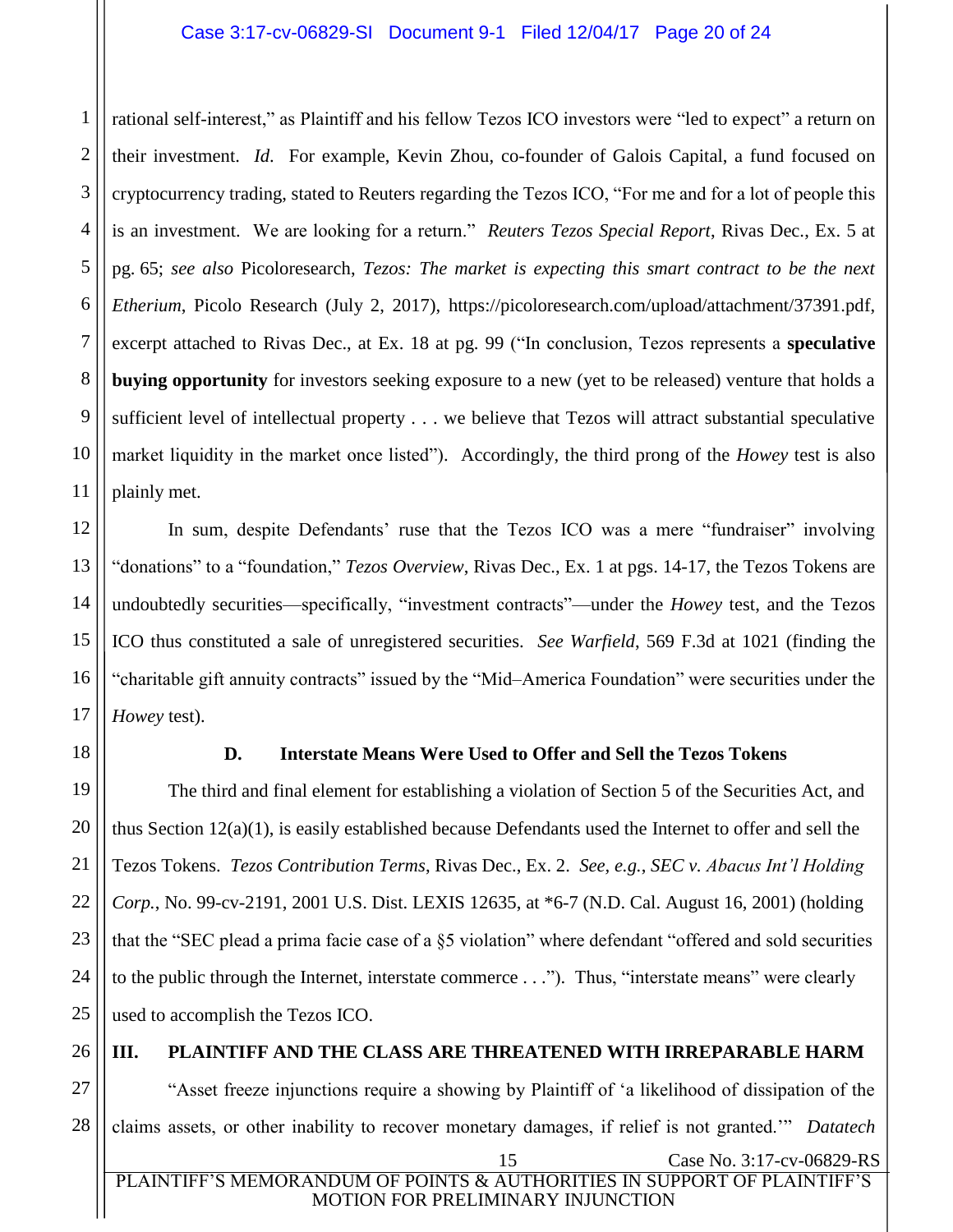1 2 *Enters. LLC*, 2012 U.S. Dist. LEXIS 131711, at \*12 (citing *Johnson*, 572 F.3d at 1085). Here, such a likelihood plainly exists, as evidenced by Defendants'' own words and deeds.

3 4 5 6 7 8 9 10 11 12 13 14 15 16 It was reported over one month ago that Defendant Tezos Foundation had been "selling the virtual currencies – lately about \$10.2 million worth a week – and plan[ed] to invest the proceeds in a diverse portfolio." *Reuters Tezos Special Report*, Rivas Dec., Ex. 5 at pg. 67. Moreover, on October 18, 2017, the Breitman Defendants published a joint-letter online in which they state that "[i]n early September we became aware that the president of the Tezos Foundation, Johann Gevers, engaged in an attempt at self-dealing, misrepresenting to the council the value of a bonus he attempted to grant himself." ArthurB, *The Path Forward A Letter from Arthur & Kathleen Breitman to the Tezos community*, Medium (Oct. 18, 2017), https://medium.com/@arthurb/the-path-forward-eb2e6f63be67, excerpt attached to Rivas Dec., Ex. 16. More recently, the CEO of Bitcoin Suisse AG, the broker that assisted with the Tezos ICO, published a statement on November 13, 2017, in which he stated that the cryptocurrencies invested during the Tezos ICO have been "to a minor extent hedged/liquidated against various fiat currencies . . . ." Niklas Nikolajsen, *Statement concerning the Tezos Crowd Contribution and the Tezos Foundation*, Bitcoin Suisse (Nov. 13, 2017), https://www.bitcoinsuisse.ch/tezosstatement/, Rivas Dec., Ex. 17.

17 18 19 20 21 22 23 24 25 26 27 28 16 Case No. 3:17-cv-06829-RS The vagueness of this statement and various affirmations that cryptocurrencies invested during the Tezos ICO have, to some extent, been liquidated support Plaintiff's concerns regarding the status of the Class' investments, and are further aggravated by the heavily reported power struggle between the Breitman Defendants and Gevers regarding control over the BTC and ETH invested during the Tezos ICO. Given the uncertainty surrounding the status of the proceeds of the Tezos ICO and complete lack of transparency regarding how much has already been liquidated, where proceeds from liquidation have gone, and how much of the initial investments are remaining, there is substantial risk that Plaintiff and the Class will suffer irreparable harm from dissipation and misallocation of their funds. Certainly, the foregoing events clearly establish a likelihood that the remaining assets are likely to be dissipated absent injunctive relief. *See, e.g.*, *Innovation Ventures, LLC v. Pittsburgh Wholesale Grocers, Inc.*, No. 12-cv5523, 2013 U.S. Dist. LEXIS 97767, at \*13-14 (N.D. Cal. July 12, 2013) ("[I]n order to find a 'strong likelihood' of dissipation, district courts in our circuit have often pointed to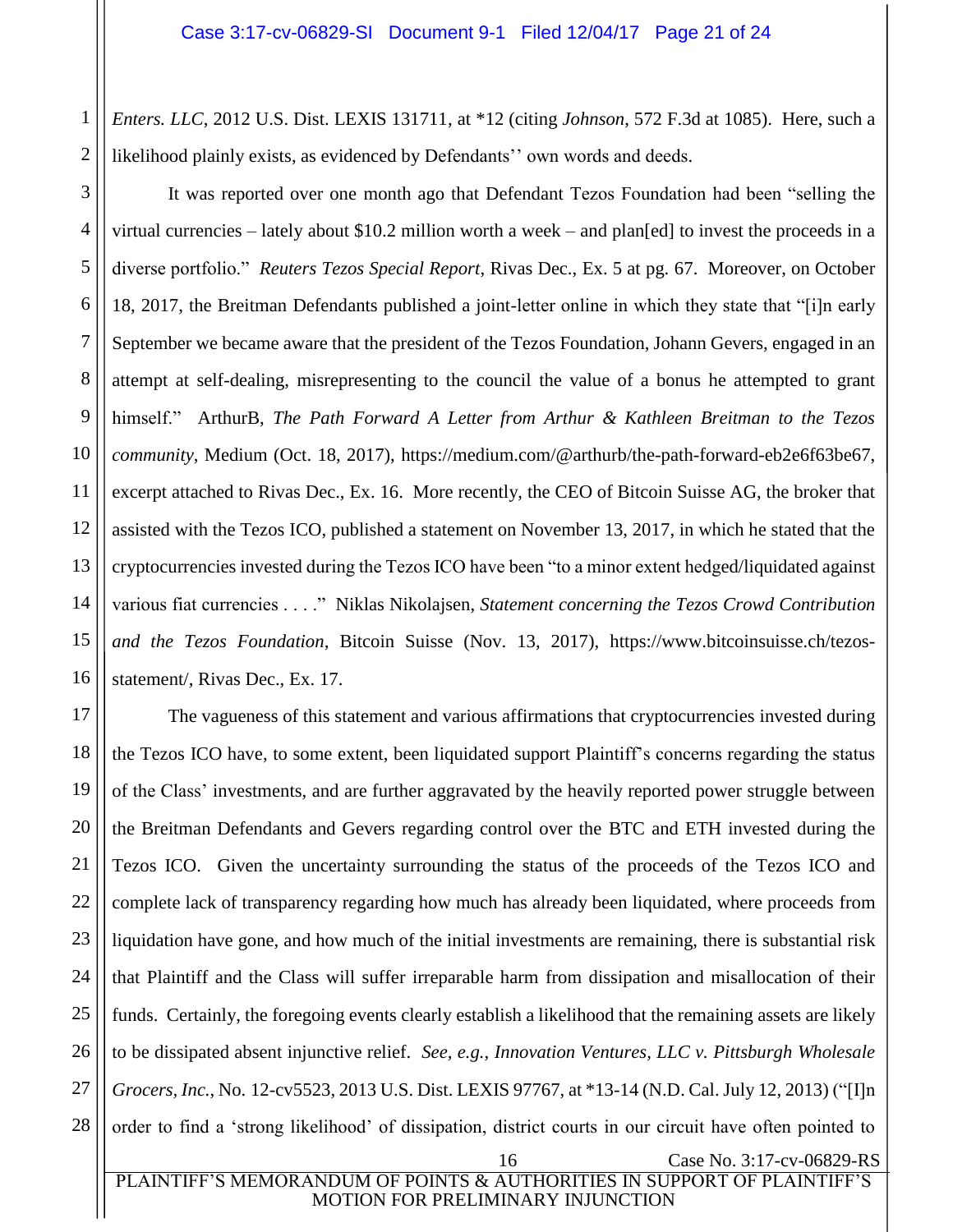1 2 evidence that suggests defendants are in the process of dissipating assets, or are strategizing to do so in the future, when deciding whether to freeze assets").

Moreover, given the ease in which cryptocurrencies can be dissipated anywhere in the world effectively instantaneously—there is a particular concern here that Plaintiff's and the Class' investments could vanish overnight. *See id*. at \*14 ("Courts in our circuit have also looked to whether defendants have a particular capability or convenience in secreting assets."); *see also*, *Reebok Int'l Ltd. v. Marnatech Enters., Inc.*, 737 F. Supp. 1521, 1527 (S.D. Cal. 1989) (holding that the "international aspect of the defendants" business supported inference of dissipation), *aff'd, Reebok*, 972 F.2d at 563; *see also FTC v. Affordable Media, LLC*, 179 F.3d 1228, 1236-37 (9th Cir. 1999) (affirming district court's asset freeze and holding that defendants' use of a Cook Islands trust supported a finding of likely dissipation).

12 As there is presently little to no transparency regarding the status of the BTC and ETH invested, Plaintiff and the Class run the very real risk with each passing day that Defendants will dissipate the rest of their investments, and consequently, their investments made may entirely cease to exist. Accordingly, Plaintiff and the Class are likely to suffer irreparable harm absent injunctive relief.

### 16

3

4

5

6

7

8

9

10

11

13

14

15

### <span id="page-21-0"></span>**IV. THE BALANCE OF THE EQUITIES FAVORS PLAINTIFF**

17 18 19 20 21 22 23 24 Here, no hardship to Defendants will occur as a result of the sought-after injunctive relief and there is no question that the equities favor the entry of such relief. Moreover, Plaintiff "seeks only equitable relief as is necessary to preserve his rights to recover his own property." *Kremen v. Cohen*, No. 5:11-cv-5411, 2011 U.S. Dist. LEXIS 141273, at \*19 (N.D. Cal. Dec. 7, 2011). Further, absent injunctive relief, Plaintiff and the Class may be unable to recover the equitable relief of rescission sought. *See, e.g.*, *SEC v. Bar Works Capital, LLC*, No. 17-cv-4396, 2017 U.S. Dist. LEXIS 170983, at \*19-20 (N.D. Cal. Oct. 16, 2017) ("The equities weigh in favor of granting the asset freeze. Without a freeze, defrauded investors may not be able to recover moneys wrongfully obtained from them.").

25

### <span id="page-21-1"></span>**V. THE PUBLIC INTEREST WILL BE SERVED BY AN INJUNCTION**

26 27 28 The grant of a preliminary injunction by the Court would be in the public interest here. As demonstrated above, public policy strongly supports preserving funds rightfully owned by Plaintiff and the Class, as Defendants have clearly attempted to evade federal securities laws and deprive investors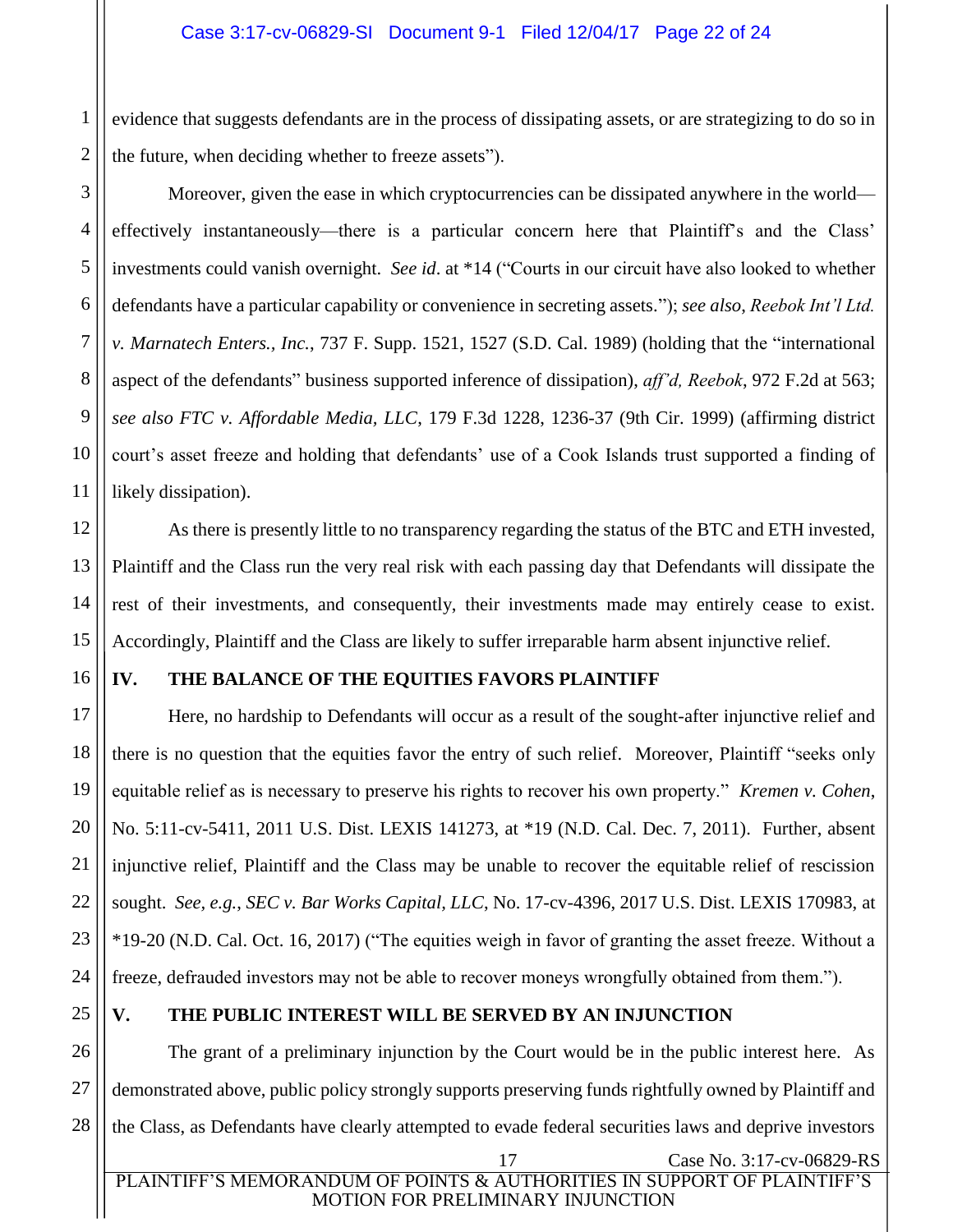2 of rights and protections provided thereunder. Given that "[t]he registration requirements are the heart of the [Securities] Act," *Pinter*, 486 U.S. at 638, public policy clearly supports judicial intervention where parties brazenly skirt these requirements, as Defendants have done here. The ultimate remedy sought here is the rescission of the investments made by Plaintiff and the Class, which were in the form of BTC and ETH. As discussed, these assets here are easily transferred and could be dissipated quickly be Defendants. *See* Section III, *supra*. Accordingly, the grant of injunctive relief will preserve the assets at issue, and thereby serve the public interest. *See e.g.*, *Datatech Enters. LLC*, 2012 U.S. Dist. LEXIS 131711, at \*11 ("[t]he district court 'has the power to issue a preliminary injunction to preserve the status quo in order to protect the possibility of that equitable remedy") (citation omitted).

#### **CONCLUSION**

<span id="page-22-0"></span>For the foregoing reasons, Plaintiff respectfully requests an order: Plaintiff seeks an order (i) preliminarily enjoining the Breitman Defendants from requesting or receiving funds from the investments collected during the Tezos ICO for the payment of legal fees involving this and related actions alleging Defendants unlawfully offered and sold unregistered securities during the Tezos ICO; (ii) preliminarily enjoining Defendants from making further transfers or dissipations of the investments collected during the Tezos ICO, or using such funds in any further purchases or transactions; (iii) requiring an accounting of the remaining funds and assets invested by Plaintiff and the Class; (iv) freezing Defendants' accounts holding the funds invested during the Tezos ICO; and (v) imposing a constructive trust over the funds and assets rightfully belonging to Plaintiff and the Class, pending a determination by the Court on whether Tezos ICO investors are entitled to rescission of their BTC and ETH investments due to Defendants' violations of the federal securities laws.

18 Case No. 3:17-cv-06829-RS Respectfully submitted, Dated: December 4, 2017 **LEVI & KORSINSKY, LLP** By: */s/ Rosemary M. Rivas*  Rosemary M. Rivas 44 Montgomery Street, Suite 650 San Francisco, CA 94104 Telephone: (415) 291-2420 Facsimile: (415) 484-1294

PLAINTIFF'S MEMORANDUM OF POINTS & AUTHORITIES IN SUPPORT OF PLAINTIFF'S MOTION FOR PRELIMINARY INJUNCTION